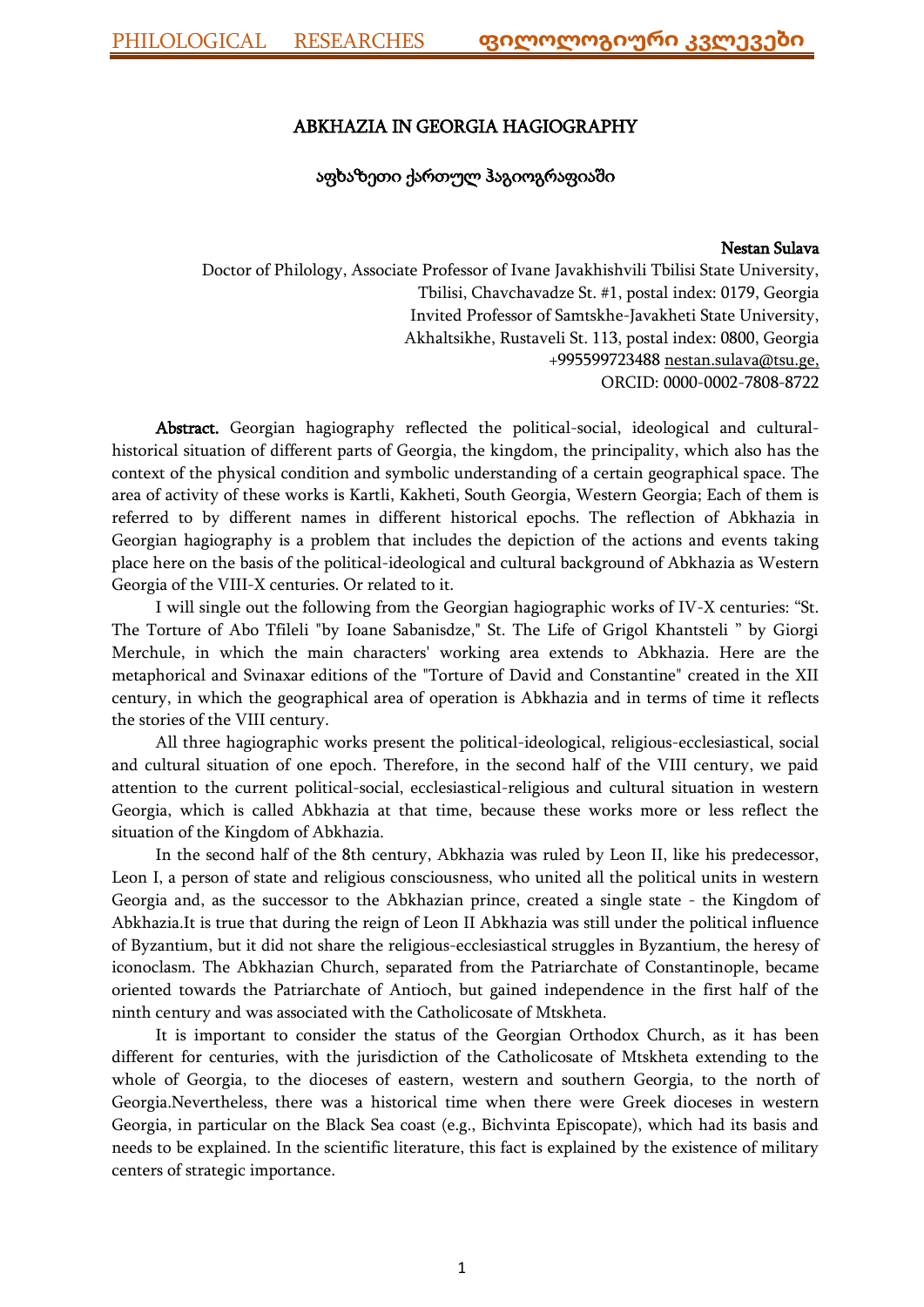The working area of the holy characters of the above three works is Abkhazia, which is a political-cultural space as an integral part of "Every Kartli", with which the state language and religion have in common with the land, the territory. The point of view expressed in the hagiographic works of Giorgi Merchuli \_ "Kartli is the one of the states where the worship of the God in the churches are in Georgian and Greece cyrillicon "Lord have Mercy" is made in Georgian (stories 1963/1964; 290). - Reaches and includes Abkhazia as a full-fledged part and member of "Every Kartli". "Prayer is every" is a complete liturgical process and it is performed in Georgian on the territory of "Every Kartli", and "Kvireleson" in Greek, in Georgian "Lord, have mercy" or "Lord, have mercy on you" unites the Georgian Church with the whole Orthodox world, thus strengthening the unity of churches.

Due to the genre specificity of the hagiographic literature, the theme of Abkhazia is not and could not be leading in the named works, because the purpose of the hagiography is to show the image of a saint. Political-ideological, social, cultural background The hagiographer needs to better imagine the face of a saint, but in reality it also shows the situation in which they have to live, work, martyr end.

Therefore, the historical facts and historical geographical area presented in hagiography are important, because hagiography is the best historical source to reflect these events and space, especially since the historical works reflecting the situation in modern Georgia about John Saban's son and George Merchuli have not survived. Late historians tell us.

Key words: Abkhazia, the Georgian Hagiography, st. Abo T'bileli, st. grigol XancT'eli, wm. david and st, konstantine Mxeidzes.

## ნესტან სულავა

ფილოლოგიის მეცნიერებათა დოქტორი, ივანე ჯავახიშვილის სახელობის თბილისის სახელმწიფო უნივერსიტეტის ასოცირებული პროფესორი, ქ. თბილისი, ჭავჭავაძის ქ. # 1, საფოსტო ინდექსი 0179, საქართველო სამცხე-ჯავახეთის სახელმწიფო უნივერსიტეტის მოწვეული პროფესორი, ქ. ახალციხე, რუსთაველის ქ. #113, საფოსტო ინდექსი 0800, საქართველო +995599723488 [nestan.sulava@tsu.ge,](mailto:nestan.sulava@tsu.ge) ORCID: [0000-0002-7808-8722](https://orcid.org/0000-0002-7808-8722)

აბსტრაქტი. ქართულმა ჰაგიოგრაფიამ ასახა საქართველოს სხვადასხვა კუთხის, სამეფოს, სამთავროს პოლიტიკურ-სოციალური, იდეოლოგიური და კულტურულისტორიული ვითარება, რომელსაც გარკვეული გეოგრაფიული სივრცის ფიზიკური მდგომარეობისა და სიმბოლური გააზრების კონტექსტიც აქვს. ამ თხზულებათა სამოქმედო არეალია ქართლი, კახეთი, სამხრეთ საქართველო, დასავლეთ საქართველო; თითოეული მათგანი სხვადასხვა ისტორიულ ეპოქაში სხვადასხვა სახელით მოიხსენიება. აფხაზეთის ასახვა ქართულ ჰაგიოგრაფიაში ის პრობლემაა, რომელიც მოიცავს აფხაზეთის, როგორც VIII-X საუკუნეების დასავლეთ საქართველოს, პოლიტიკურ-იდეოლოგიური და კულტურული ფონის საფუძველზე აქ მიმდინარე მოქმედებებისა და მოვლენების ჩვენებას, შესაბამისად, იმ წმინდანთა სახეების წარმოჩენას, რომლებიც ან აფხაზეთის//დასავლეთ საქართველოს მკვიდრნი არიან, ან მას უკავშირდებიან. IV-X საუკუნეების ქართული ჰაგიოგრაფიული თხზულებებიდან საგანგებოდ გამოვყოფ შემდეგს: იოვანე საბანის ძის "წმ. აბო ტფილელის წამებას", გიორგი მერჩულის "წმ. გრიგოლ ხანცთელის ცხოვრებას",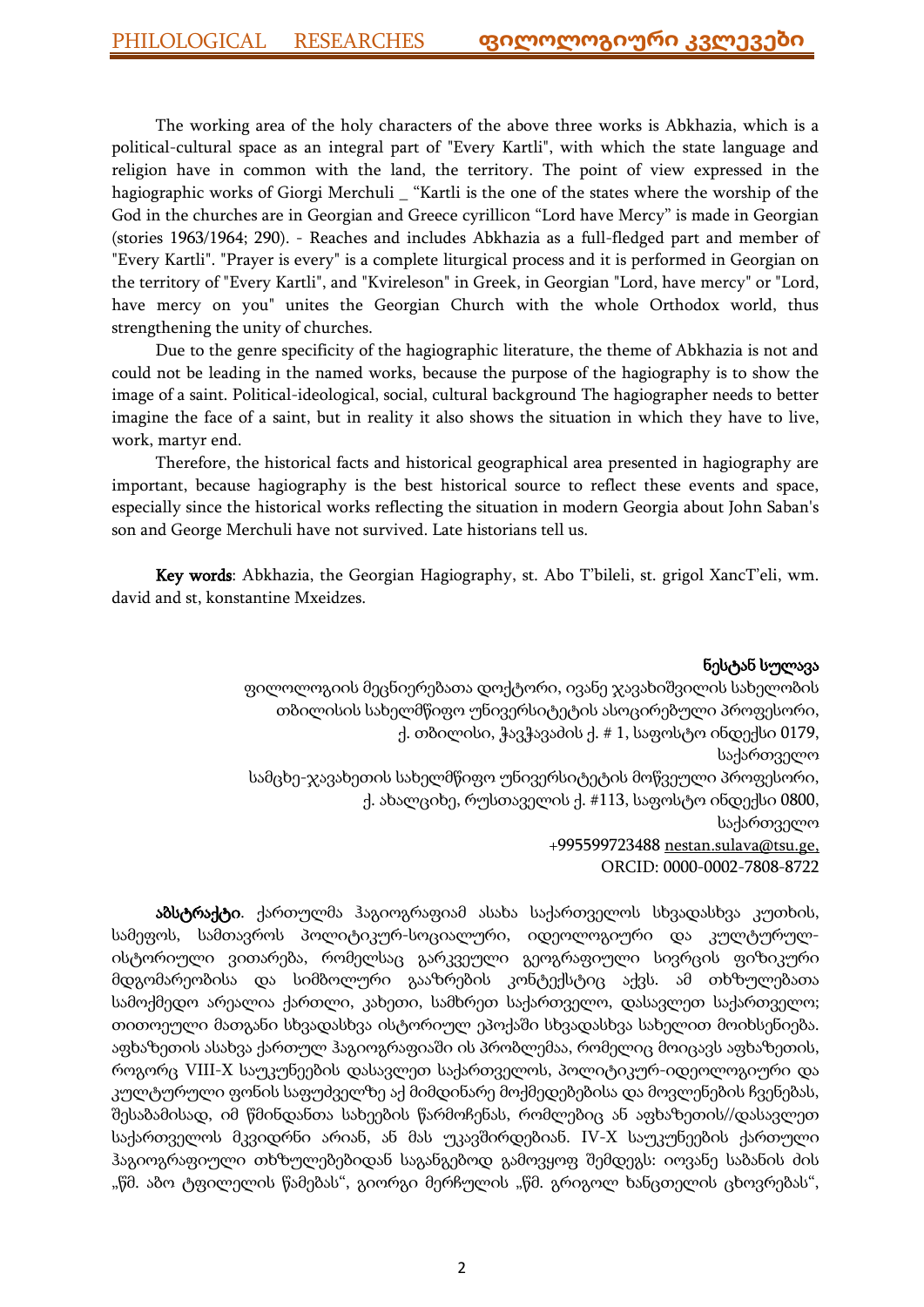რომლებშიც მთავარი პერსონაჟების სამოღვაწეო არეალი აფხაზეთსაც სწვდება. აქვეა განსახილველი "დავითისა და კონსტანტინეს წამების" XII საუკუნეში შექმნილი მეტაფრასული და სვინაქსარული რედაქციები, რომლებშიც მოქმედების გეოგრაფიული არეალი აფხაზეთია და დროის თვალსაზრისით იგი VIII საუკუნის ამბებს ასახავს. ე.ი. სამივე ჰაგიოგრაფიული თხზულება ერთი ეპოქის პოლიტიკურ-იდეოლოგიურ, სასულიერო-საეკლესიო, სოციალურ, კულტურულ ვითარებას წარმოაჩენს. ამიტომ ყურადღება გავამახვილეთ VIII საუკუნის მეორე ნახევარში დასავლეთ საქართველოში, რომელსაც ამ პერიოდში აფხაზეთს უწოდებენ, მიმდინარე პოლიტიკურ-სოციალურ, საეკლესიო-რელიგიურ და კულტურულ ვითარებაზე, რადგან ამ თხზულებებში მეტნაკლებად აისახება აფხაზეთის სამეფოს მდგომარეობა. VIII საუკუნის მეორე ნახევარში აფხაზეთში მეფობდა ლეონ მეორე, თავისი წინამორბედის, ლეონ პირველის მსგავსად, სახელმწიფოებრივი და რელიგიური ცნობიერებით გამორჩეული პიროვნება, რომელმაც გააერთიანა დასავლეთ საქართველოს შემადგენლობაში მყოფი ყველა პოლიტიკური ერთეული და, როგორც აფხაზეთის სამთავროს მთავრის მემკვიდრემ, შექმნა ერთიანი სახელმწიფო - აფხაზეთის სამეფო. მართალია, ლეონ მეორის მეფობის დროს აფხაზეთი ჯერ კიდევ ბიზანტიის პოლიტიკურ გავლენას განიცდის, მაგრამ იგი რელიგიურეკლესიურად არ იზიარებს ბიზანტიაში მიმდინარე რელიგიურ ბრძოლებს, ბიზანტიის იმპერიაში გავრცელებულ ხატმებრძოლობის ერესს და რჩება ხატთაყვანისმცემელ ეპარქიად. მწვალებლობაში ჩავარდნილი კონსტანტინოპოლის საპატრიარქოსაგან გამოყოფილმა აფხაზეთის ეკლესიამ ორიენტაცია ანტიოქიის საპატრიარქოზე აიღო, მაგრამ IX საუკუნის პირველ ნახევარში დამოუკიდებლობა მოიპოვა და მცხეთის საკათალიკოსო ტახტს დაუკავშირდა, რამაც მას საბოლოოდ საქართველოს მართლმადიდებლური ავტოკეფალური ეკლესიის წიაღში დაუმკვიდრა ადგილი, როგორც ეს იყო I საუკუნიდან, სახელდობრ საქართველოს ეკლესიის შექმნის დროიდან მოყოლებული. მნიშვნელოვანია საქართველოს მართლმადიდებელი ეკლესიის სტატუსის გათვალისწინება, რადგან იგი საუკუნეების განმავლობაში განსხვავებული იყო, მცხეთის საკათალიკოსოს იურისდიქცია ვრცელდებოდა მთელ საქართველოზე, აღმოსავლეთ, დასავლეთ და სამხრეთ საქართველოზე, საქართველოს ჩრდილოეთით მდებარე ეპარქიებზე. მიუხედავად ამისა, იყო ისტორიული დრო, როდესაც დასავლეთ საქართველოში, კერძოდ, შავი ზღვის სანაპიროზე (მაგ., ბიჭვინთის საეპისკოპოსო) ბერძნული საეპისკოპოსოები არსებობდა, რასაც თავისი საფუძველი ჰქონდა და ახსნა სჭირდება. სამეცნიერო ლიტერატურაში ეს ფაქტი სტრატეგიული მნიშვნელობის მქონე სამხედრო ცენტრების არსებობითაა განმარტებული.

ზემოთ დასახელებული სამი თხზულების წმინდან პერსონაჟთა სამოღვაწეო არეალი აფხაზეთია, რომელიც პოლიტიკურ-კულტურულ სივრცეს წარმოადგენს, როგორც "ყოველი ქართლის" განუყოფელი ნაწილი, რომელთანაც საერთო აქვს სახელმწიფო ენა და სარწმუნოება მამულთან, ტერიტორიასთან ერთად. გიორგი მერჩულის ჰაგიოგრაფიულ თხზულებაში გამოთქმული თვალსაზრისი - "ქართლად ფრიადი ქუეყანაჲ აღირაცხების, რომელსაცა შინა ქართულითა ენითა ჟამი შეიწირვის და ლოცვაჲ ყოველი აღესრულების, ხოლო კჳრიელეჲსონი ბერძულად ითქუმის, რომელ არს ქართულად "უფალო, წყალობა ყავ", გინათუ "უფალო, შეგჳწყალენ" (ძეგლები, 1963/1964: 290) - სწვდება და გულისხმობს აფხაზეთსაც, როგორც "ყოველი ქართლის" სრულუფლებიან ნაწილს და წევრს. "ლოცვაჲ ყოველი" სრული ლიტურგიული პროცესია და იგი ქართულ ენაზე სრულდება "ყოველი ქართლის" ტერიტორიაზე, ხოლო "კჳრიელეჲსონი" ბერძნულად თქმა, ქართულად "უფალო, წყალობა ყავ", ან "უფალო, შეგჳწყალენ" ქართულ ეკლესიას აერთიანებს მთელ მართლამადიდებლურ სამყაროსთან, რითაც მყარდება ეკლესიათა ერთობა, უნია.

ჰაგიოგრაფიული ლიტერატურის ჟანრული სპეციფიკიდან გამომდინარე, დასახელებულ თხზულებებში აფხაზეთის თემა წამყვანი არაა და ვერც იქნებოდა, რადგან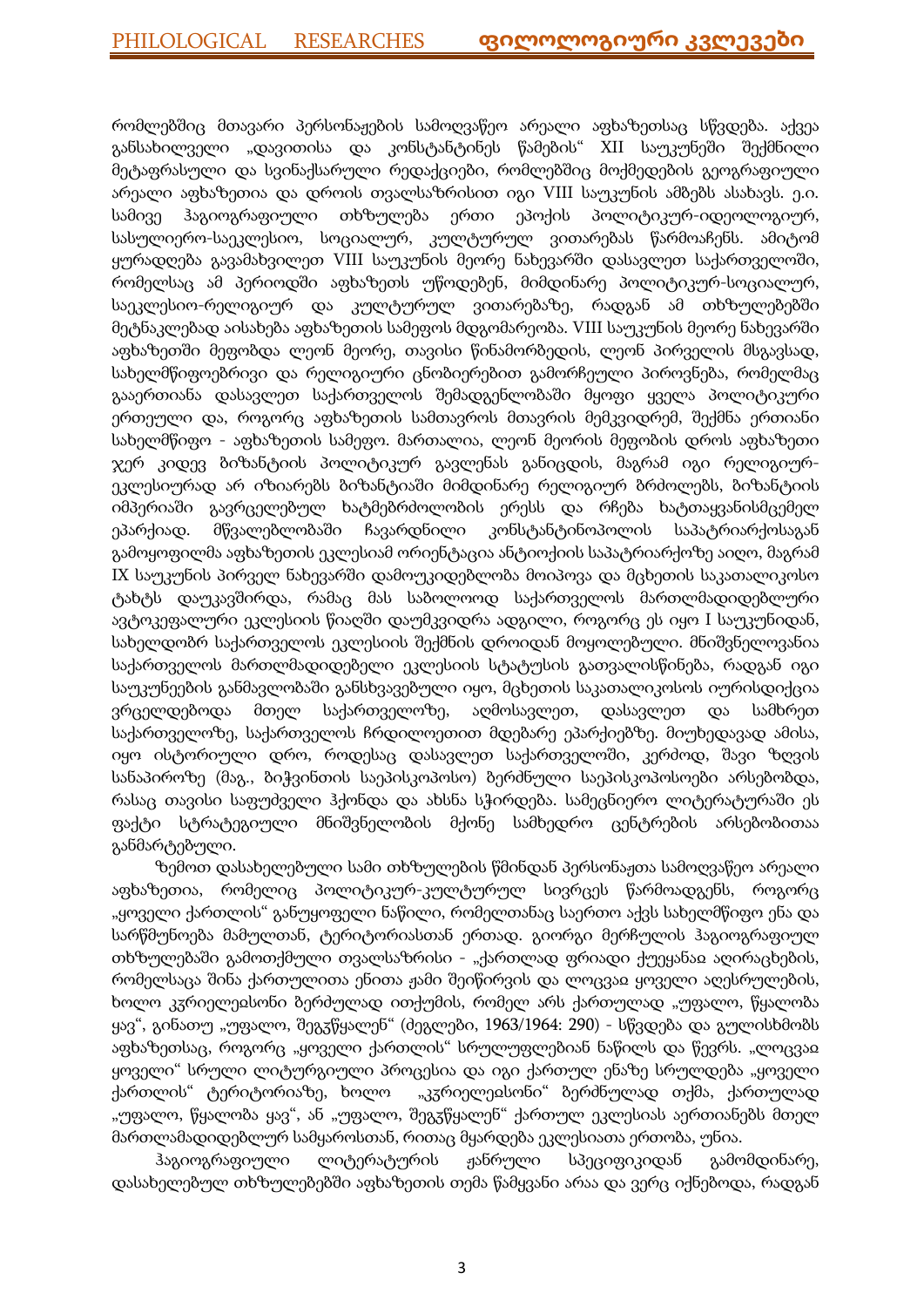ჰაგიოგრაფიის მიზანი წმინდანის ხატ-სახის ჩვენებაა. პოლიტიკურ-იდეოლოგიური, სოციალური, კულტურული ფონი ჰაგიოგრაფს სჭირდება წმინდანის სახის უკეთ წარმოსასახავად, მაგრამ რეალურად გვიჩვენებს იმ ვითარებასაც, რომელშიც უწევთ მათ ცხოვრება, მოღვაწეობა, მოწამებრივი აღსასრული. ამიტომ არის მნიშვნელოვანი ჰაგიოგრაფიაში გადმოცემული ისტორიული ფაქტები და ისტორიული გეოგრაფიული არეალი, რადგან ამ მოვლენებისა და სივრცის ასახვით ჰაგიოგრაფია საუკეთესო ისტორიულ წყაროდ გვევლინება, მით უმეტეს, რომ იოვანე საბანის ძისა და გიორგი მერჩულის თანამედროვე საქართველოს ვითარების ამსახველი საისტორიო თხზულებები, თანამედროვეთა მიერ აღწერილი, არ შემოგვრჩა, მათ შესახებ გვიანდელი ისტორიკოსები მოგვითხრობენ.

საკვანძო სიტყვები. აფხაზეთი, ქართული ჰაგიოგრაფია, წმ. აბო თბილელი, წმ. გრიგოლ ხანცთელი, წმ. დავით და წმ. კონსტანტინე მხეიძეები.

შესავალი. საქართველოს გეოპოლიტიკური სივრცე, - რომელსაც მხატვრულ ლიტერატურაში ეჯაჭვება გეოპოეტიკური საზრისი და მისი განვითარება, - როგორიცაა დასავლურ და აღმოსავლურ ცივილიზაციათა შესაყარზე მდებარეობა, ერთი მხრივ, სასარგებლო იყო სხვადასხვა კულტურული ტრადიციების რეცეფციის თვალსაზრისით, მეორე მხრივ, იგივე გეოპოლიტიკური ვითარება ჩვენი ქვეყნის კონსოლიდაციის საწინააღმდეგო უმნიშვნელოვანესი პოლიტიკური ფაქტორი იყო. ეს დღესაც ასეა, რადგან სწორედ ამ ტერიტორიაზე ხვდებოდა ერთმანეთს აღმოსავლურ-დასავლურ უდიდეს იმპერიათა სასიცოცხლო პოლიტიკურ-სტრატეგიული და ადგილობრივი, კავკასიურ არეალში წამოჭრილი ინტერესები. ქართული მწერლობა, რომელიც ქართველი ერის სულიერ და ფიზიკურ ისტორიას წარმოსახავს და მასში მხატვრული სიტყვის საშუალებით მისი წარსული, აწმყო და მომავალია გაცხადებული, ამ პრობლემებს პირდაპირ თუ არაპირდაპირ ყოველთვის ასახავდა.

მეთოდი. საკითხის შესწავლისას ვიყენებთ კვლევის ტრადიციულ და ახალ მეთოდებს, კერძოდ: ისტორიულ-შედარებითს, ანალიტიკურს, ჰერმენევტიკულს, მულტიდისციპლინურს, რომელთა საფუძველზე გამოიკვეთა, ერთი მხრივ, ქართული ჰაგიოგრაფიის ჟანრობრივი მახასიათებლები და სიახლოვე საისტორიო მწერლობასთან, მეორე მხრივ, აფხაზეთის პოლიტიკურ-სახელმწიფოებრივი სტატუსი და იდეოლოგია VIII-X საუკუნეებში, რაც აისახა წმ. აბო თბილელის, წმ. გრიგოლ ხანცთელის, წმ. დავით და წმ. კონსტანტინე მხეიძეების წამება-ცხოვრებათა ამსახველ ქართულ ჰაგიოგრაფიულ თხზულებებში.

შედეგები: იოვანე საბანის ძის "წმ. აბო ტფილელის წამებაში", გიორგი მერჩულის "წმ. გრიგოლ ხანცთელის ცხოვრებაში" მთავარი პერსონაჟების სამოღვაწეო არეალი აფხაზეთსაც სწვდება. აქვეა განსახილველი "დავითისა და კონსტანტინეს წამების" XII საუკუნეში შექმნილი მეტაფრასული და სვინაქსარული რედაქციები, რომლებშიც მოქმედების გეოგრაფიული არეალი აფხაზეთია და დროის თვალსაზრისით იგი VIII საუკუნის ამბებს ასახავს. ე.ი. სამივე ჰაგიოგრაფიული თხზულება ერთი ეპოქის პოლიტიკურ-იდეოლოგიურ, სასულიერო-საეკლესიო, სოციალურ, კულტურულ ვითარებას წარმოაჩენს. თხზულებებში აფხაზეთის თემა წამყვანი არაა და ვერც იქნებოდა, რადგან ჰაგიოგრაფიის მიზანი წმინდანის ხატ-სახის ჩვენებაა. პოლიტიკურიდეოლოგიური, სოციალური, კულტურული ფონი ჰაგიოგრაფს სჭირდება წმინდანის სახის უკეთ წარმოსასახავად, მაგრამ რეალურად გვიჩვენებს იმ ვითარებასაც, რომელშიც უწევთ მათ ცხოვრება, მოღვაწეობა, მოწამებრივი აღსასრული. ამიტომ არის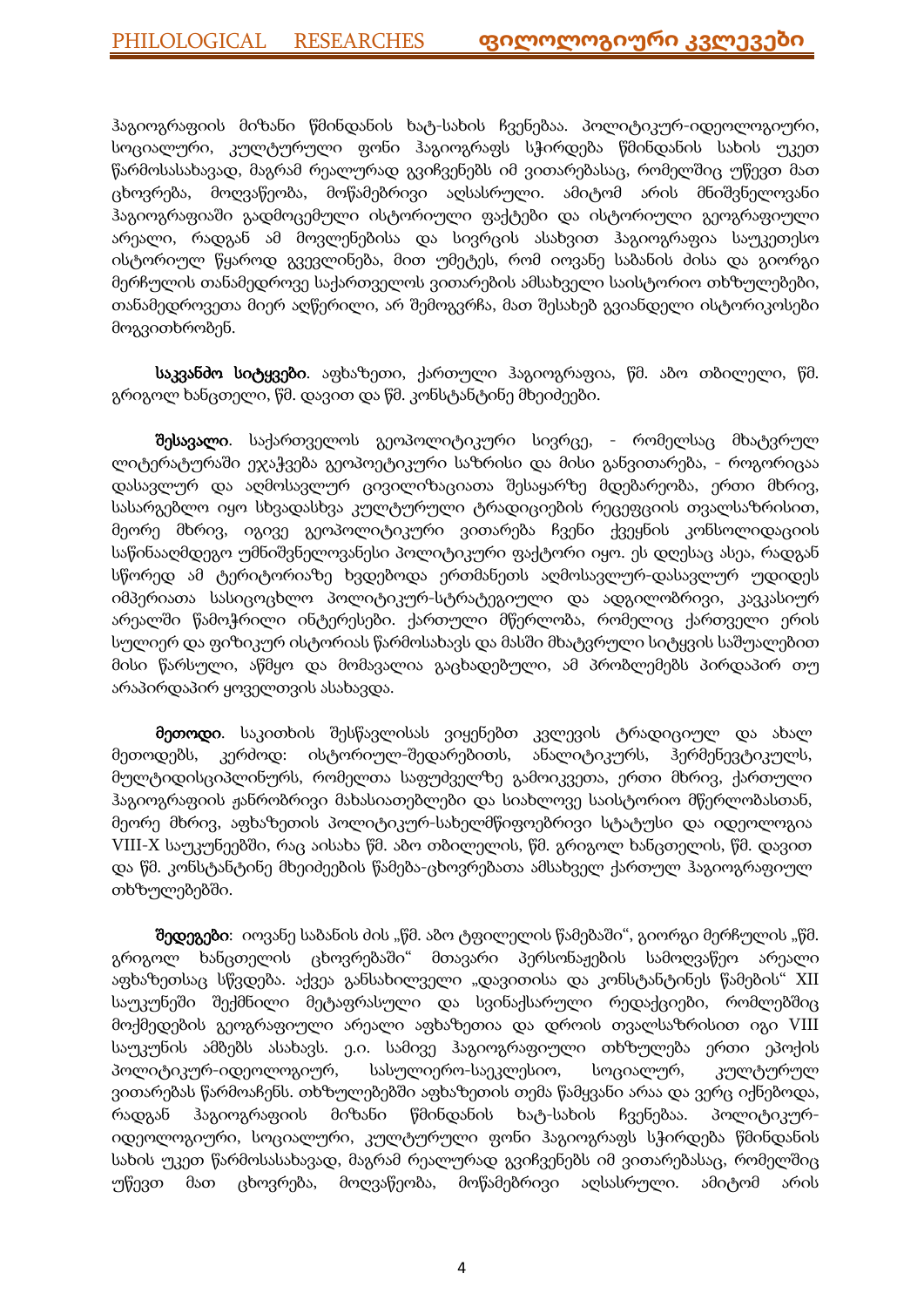მნიშვნელოვანი ჰაგიოგრაფიაში გადმოცემული ისტორიული ფაქტები და ისტორიული გეოგრაფიული არეალი, რადგან ამ მოვლენებისა და სივრცის ასახვით ჰაგიოგრაფია საუკეთესო ისტორიულ წყაროდ გვევლინება, მით უმეტეს, რომ იოვანე საბანის ძისა და გიორგი მერჩულის თანამედროვე საქართველოს ვითარების ამსახველი საისტორიო თხზულებები, თანამედროვეთა მიერ აღწერილი, არ შემოგვრჩა, მათ შესახებ გვიანდელი ისტორიკოსები მოგვითხრობენ.

სტატიის მიზანი: ერთ-ერთი იმ პრობლემათაგანი, რომელიც ქართული ლიტერატურის კვლევისას იქცევს ყურადღებას, არის გეოგრაფიული სივრცის, მასთან დაკავშირებული საკითხების ასახვა, მისი მისიის, ფუნქციის განსაზღვრა. ამ თვალსაზრისით საგანგებო ყურადღებასა და კვლევას მოითხოვს ქართული ჰაგიოგრაფიის გეოგრაფიული სივრცე, რელიგიური, კულტურული, მსოფლმხედველობრივიდეოლოგიური და ენობრივი ფენომენი, რაც საქართველოს გეოპოლიტიკურ როლს წარმოაჩენს კავკასიის რეგიონში. ქართული ჰაგიოგრაფიის პერსონაჟები გადასერავენ აღმოსავლეთისა და დასავლეთის, სამხრეთისა და ჩრდილოეთის, საკუთრივ კავკასიურ სივრცეს, რის საფუძველზეც განისაზღვრება ქართველ წმინდანთა ადგილი საერთოქრისტიანულ ლიტურგიულ სივრცეში, საერთაშორისო მასშტაბით. ამ თვალთახედვითაა განხილული იოვანე საბანის ძის "წმ. აბო ტფილელის წამება", გიორგი მერჩულის "წმ. გრიგოლ ხანცთელის ცხოვრება", "დავითისა და კონსტანტინეს წამების" XII საუკუნეში შექმნილი მეტაფრასული და სვინაქსარული რედაქციები.

დისკუსია. ქართულმა ჰაგიოგრაფიამ ასახა საქართველოს სხვადასხვა კუთხის, სამეფოს, სამთავროს პოლიტიკურ-სოციალური, იდეოლოგიური და კულტურულისტორიული ვითარება, რომელსაც გარკვეული გეოგრაფიული სივრცის ფიზიკური მდგომარეობისა და სიმბოლური გააზრების კონტექსტიც აქვს. ამ თხზულებათა სამოქმედო არეალია ქართლი, კახეთი, სამხრეთ საქართველო, დასავლეთ საქართველო; თითოეული მათგანი სხვადასხვა ისტორიულ ეპოქაში სხვადასხვა სახელით მოიხსენიება. აფხაზეთი ქართულ ჰაგიოგრაფიაში ის პრობლემაა, რომელიც მოიცავს აფხაზეთის, როგორც VIII-X საუკუნეების დასავლეთ საქართველოს, პოლიტიკურ-იდეოლოგიური და კულტურული ფონის საფუძველზე აქ მიმდინარე მოქმედებებისა და მოვლენების ჩვენებას, შესაბამისად, იმ წმინდანთა სახეების წარმოჩენას, რომლებიცან აფხაზეთის//დასავლეთ საქართველოს მკვიდრნი არიან, ან მას უკავშირდებიან. IV-X საუკუნეების ქართული ჰაგიოგრაფიული თხზულებებიდან საგანგებოდ გამოვყოფ შემდეგს: იოვანე საბანის ძის "წმ. აბო ტფილელის წამებას", გიორგი მერჩულის "წმ. გრიგოლ ხანცთელის ცხოვრებას", რომლებშიც მთავარი პერსონაჟების სამოღვაწეო არეალი აფხაზეთსაც სწვდება. აქვეა განსახილველი "დავითისა და კონსტანტინეს წამების" XII საუკუნეში შექმნილი მეტაფრასული და სვინაქსარული რედაქციები, რომელთა შესახებ დაწერილ თავდაპირველ კიმენურ რედაქციას ჩვენამდე არ მოუღწევია, მაგრამ მოქმედების გეოგრაფიული არეალი აფხაზეთია და დროის თვალსაზრისით იგი VIII საუკუნის ამბებს ასახავს. ე.ი. სამივე ჰაგიოგრაფიული თხზულება ერთი ეპოქის პოლიტიკურიდეოლოგიურ, სასულიერო-საეკლესიო, სოციალურ, კულტურულ ვითარებას წარმოაჩენს. ამიტომ ყურადღება უნდა გავამახვილოთ VIII საუკუნის მეორე ნახევარში დასავლეთ საქართველოში, რომელსაც აფხაზეთს უწოდებენ, მიმდინარე პოლიტიკურ-სოციალურ, საეკლესიო-რელიგიურ და კულტურულ ვითარებაზე, რადგან ამ თხზულებებში მეტნაკლებად აისახება აფხაზეთის სამეფოს მდგომარეობა. VIII საუკუნის მეორე ნახევარში აფხაზეთში მეფობდა ლეონ მეორე, თავისი წინამორბედის, ლეონ პირველის მსგავსად, სახელმწიფოებრივი და რელიგიური ცნობიერებით გამორჩეული პიროვნება, რომელმაც გააერთიანა დასავლეთ საქართველოს შემადგენლობაში მყოფი ყველა პოლიტიკური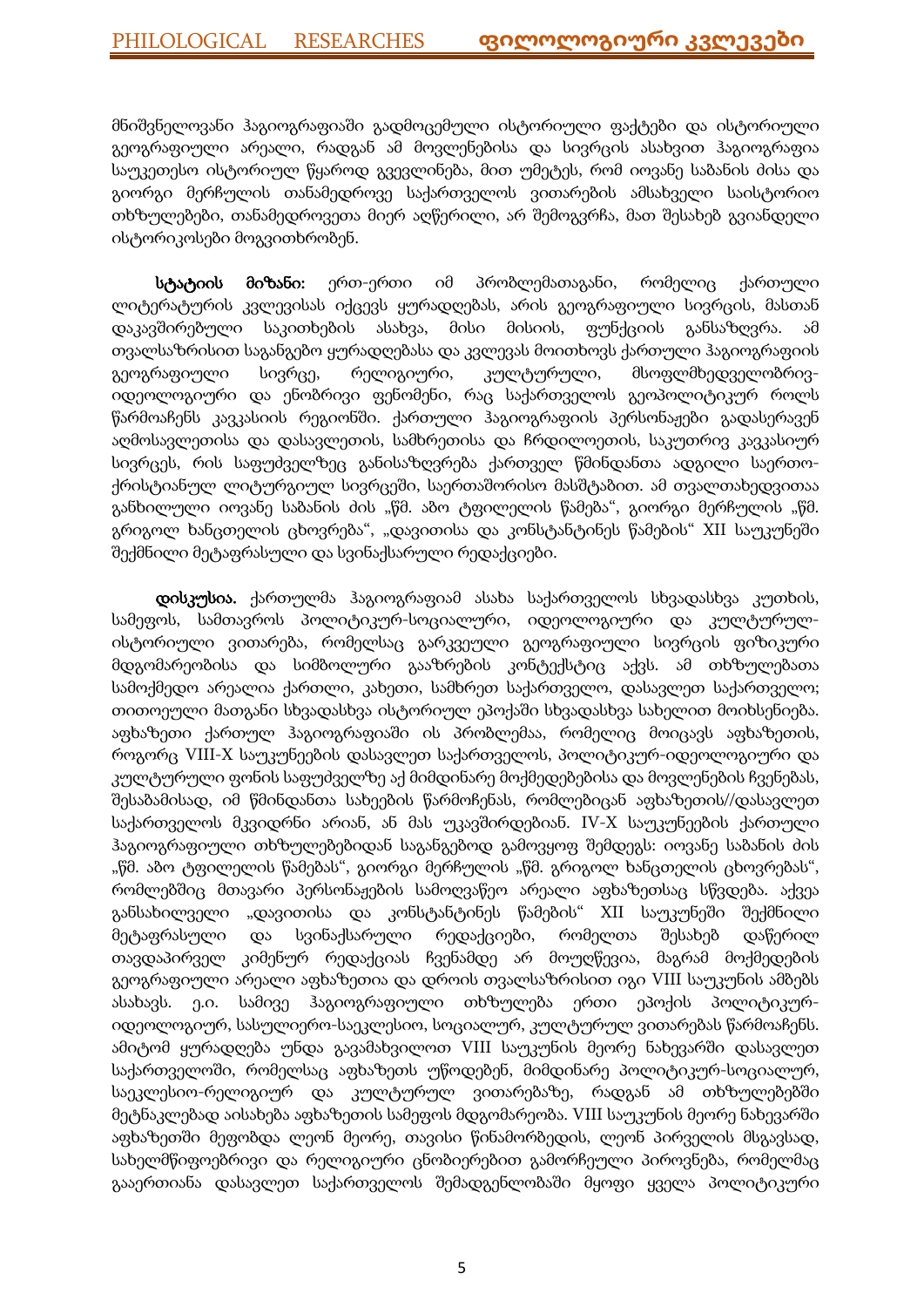ერთეული და, როგორც აფხაზეთის სამთავროს მთავრის მემკვიდრემ, შექმნა ერთიანი სახელმწიფო - აფხაზეთის სამეფო. მართალია, ლეონ მეორის მეფობის დროს აფხაზეთი ჯერ კიდევ ბიზანტიის პოლიტიკურ გავლენას განიცდის, მაგრამ იგი რელიგიურეკლესიურად არ იზიარებს ბიზანტიაში მიმდინარე რელიგიურ ბრძოლებს, ბიზანტიის იმპერიაში გავრცელებულ ხატმებრძოლობის ერესს და რჩება ხატთაყვანისმცემელ ეპარქიად. მწვალებლობაში ჩავარდნილი კონსტანტინოპოლის საპატრიარქოსაგან გამოყოფილმა აფხაზეთის ეკლესიამ ორიენტაცია ანტიოქიის საპატრიარქოზე აიღო, მაგრამ IX საუკუნის პირველ ნახევარში დამოუკიდებლობა მოიპოვა და მცხეთის საკათალიკოსო ტახტს დაუკავშირდა, რამაც მას საბოლოოდ საქართველოს მართლმადიდებლური ავტოკეფალური ეკლესიის წიაღში დაუმკვიდრა ადგილი, როგორც ეს იყო I საუკუნიდან, სახელდობრ საქართველოს ეკლესიის შექმნის დროიდან მოყოლებული. მნიშვნელოვანია საქართველოს მართლმადიდებელი ეკლესიის სტატუსის გათვალისწინება, რადგან იგი საუკუნეების განმავლობაში განსხვავებული იყო, მცხეთის საკათალიკოსოს იურისდიქცია ვრცელდებოდა მთელ საქართველოზე, აღმოსავლეთ, დასავლეთ და სამხრეთ საქართველოზე, საქართველოს ჩრდილოეთით მდებარე ეპარქიებზე. მიუხედავად ამისა, იყო ისტორიული დრო, როდესაც დასავლეთ საქართველოში, კერძოდ, შავი ზღვის სანაპიროზე (მაგ., ბიჭვინთის საეპისკოპოსო) ბერძნული საეპისკოპოსოები არსებობდა, რასაც თავისი საფუძველი ჰქონდა და ახსნა სჭირდება. სამეცნიერო ლიტერატურაში ეს ფაქტი სტრატეგიული მნიშვნელობის მქონე სამხედრო ცენტრების არსებობითაა განმარტებული.

ზემოთ დასახელებული სამი თხზულების წმინდან პერსონაჟთა სამოღვაწეო არეალი აფხაზეთია, რომელიც პოლიტიკურ-კულტურულ სივრცეს წარმოადგენს, როგორც "ყოველი ქართლის" განუყოფელი ნაწილი, რომელთანაც საერთო აქვს სახელმწიფო ენა და სარწმუნოება მამულთან, ტერიტორიასთან ერთად. გიორგი მერჩულის ჰაგიოგრაფიულ თხზულებაში გამოთქმული თვალსაზრისი - "ქართლად ფრიადი ქუეყანაჲ აღირაცხების, რომელსაცა შინა ქართულითა ენითა ჟამი შეიწირვის და ლოცვაჲ ყოველი აღესრულების, ხოლო კჳრიელეჲსონი ბერძულად ითქუმის, რომელ არს ქართულად "უფალო, წყალობა ყავ", გინათუ "უფალო, შეგჳწყალენ" (ძეგლები, 1963/1964: 290) - სწვდება და გულისხმობს აფხაზეთსაც, როგორც "ყოველი ქართლის" სრულუფლებიან ნაწილს და წევრს. "ლოცვაჲ ყოველი" სრული ლიტურგიული პროცესია და იგი ქართულ ენაზე სრულდება "ყოველი ქართლის" ტერიტორიაზე, ხოლო "კჳრიელეჲსონი" ბერძნულად თქმა, ქართულად "უფალო, წყალობა ყავ", ან "უფალო, შეგჳწყალენ" ქართულ ეკლესიას აერთიანებს მთელ მართლმადიდებლურ სამყაროსთან, რითაც მყარდება ეკლესიათა ერთობა, უნია.

## 1. ისტორიული და ჰაგიოგრაფიული დრო-სივრცე იოვანე საბანის ძის "წმ. აბოს წამებაში"

იოვანე საბანის ძის მიერ ასახული და დახასიათებული გეოგრაფიული სივრცე ძალზე ვრცელია, იგი საქართველოს სხვადასხვა კუთხეს, კერძოდ, ქართლისა და აფხაზეთის სამეფოებს, არაბთა სახალიფოს, ხაზარეთსა და ხაზარეთიდან აფხაზეთამდე ვრცელ ტერიტორიებს მოიცავს. ესაა ისტორიული სივრცე, რომელსაც ნაწარმოების მოქმედების მსვლელობისას საკრალური მნიშვნელობა ენიჭება.

თხზულების მოქმედება ბაღდადიდან იწყება, სადაც არაბთა ხალიფას მიერ პატიმარქმნილი ერისთავი ქართლისა დიდი ნერსე იმყოფება და არაბ მენელსაცხებლე ჭაბუკს აბოს ხვდება. ღვთის განგებით განსაზღვრული მათი შეხვედრა მათსავე სულიერ მომავალს განსაზღვრავს.

პოლიტიკური იდეოლოგიითაა დატვირთული იოვანე საბანის ძის "წმ. აბო ტფილელის წამებაში" გეოგრაფიული სივრცის აღსანიშნავად გამოყენებული ავტორისეული ფრაზა "ყურესა ამას ქუეყანისასა", რომელშიც საქართველო მოიაზრება. იგი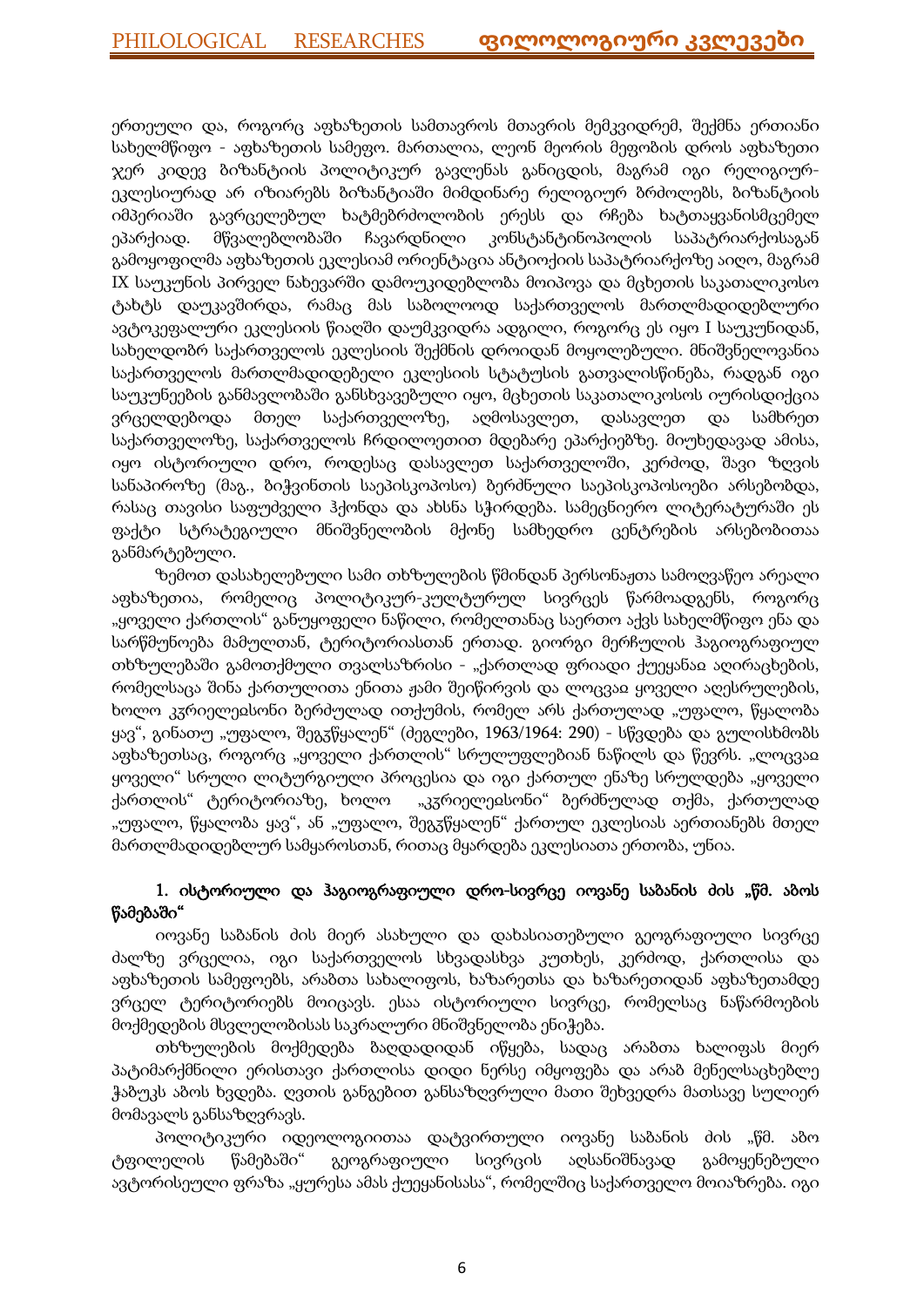სამეცნიერო ლიტერატურაში მსჯელობის საგანი არაერთგზის ყოფილა, რადგან იგი საქართველოს ეროვნულ-პოლიტიკური და მსოფლმხედველობრივი მდგომარეობის კონცეპტუალური განხილვის საფუძველს იძლევა. რ. სირაძემ "ყურე", იმდროინდელი პოლიტიკური ვითარების საფუძველზე და ქრისტიანული მოძღვრების კვალობაზე, "ოიკუმენად", ანუ კულტურული მსოფლიოს, იგივე ქრისტიანული სამყაროს განაპირა მხარედ, მის დასასრულად განმარტა (სირაძე, 1987: 55). "ქუეყანა" ძველ ქართულად მიწაცაა და მსოფლიოც; აქედან გამომდინარე, "ყურესა ამას ქუეყანისასას" პოლიტიკური, სარწმუნოებრივი და სახისმეტყველებითი მნიშვნელობა ზუსტდება, ფასდება და მთლიანობაში ქრისტიანული სამყაროს, მსოფლიო კულტურული სამყაროს განაპირა კუთხეს გულისხმობს. და როგორც "ყურესა ამას ქუეყანისასა" მდებარე ქვეყანა, მუდმივად ფხიზლად უნდა იყოს. სამეცნიერო ლიტერატურაში აღნიშნულია, რომ ესაა საქართველო, მაშინდელი ქართლი. უნდა ითქვას, რომ აქ მხოლოდ ქართლი არ მოიაზრება, მთელი ის ტერიტორია იგულისხმება, სადაც ჟამისწირვა ქართულ ენაზე აღესრულება, რაც იმას ნიშნავს, რომ მასში მთელი საქართველოა ნაგულისხმევი: აღმოსავლეთი, დასავლეთი, სამხრეთი. თხზულებაში საქართველოს ისტორიული მისია მსოფლიოს ქვეყანათა კონტექსტში სწორედ ამ გადასახედიდან არის დანახული. ამიტომ იოვანე საბანის ძის ეროვნული იდეალები, ეროვნული თვითშემეცნების პრობლემა საკუთრივ ქართლისა და აფხაზეთის ეროვნული ღირსების ფონზეა წარმოდგენილი. ღმერთმა ურთულეს პერიოდში მოუვლინა ქართლს ერისმთავრად დიდი ნერსე ერისთავი, რომელმაც უზარმაზარი სივრცე გადასერა თბილისიდან ბაღდადამდე, ბაღდადიდან თბილისამდე, თბილისიდან ხაზარეთამდე, ხაზარეთიდან აფხაზეთამდე და, ბოლოს, აფხაზეთიდან კვლავ თბილისამდე.

როგორი იყო აფხაზეთის სახელმწიფოებრივი სტატუსი, აგრეთვე აფხაზეთის საკათალიკოსოს მდგომარეობა, იმ პერიოდში, როდესაც ნერსე ერისთავი და მომავალი წმინდანი, არაბი მენელსაცხებლე ჭაბუკი აბო იქ ჩავიდნენ და ერთხანს დარჩნენ?

აფხაზეთის სამეფო, რომლის მეფე, მთავარი გახლდათ ლეონ მეორე, ხოლო დედამისი ხაზართა მეფის ასული, მერვე საუკუნეში ბიზანტიის ხელდებული პოლიტიკური ერთეული, სახელმწიფო იყო. იოვანე საბანის ძის მიერ ბიზანტია "იონთა ქვეყნადაა" სახელდებული. "ქართლის ცხოვრების" მიხედვით, ლეონმა (746-791 წწ.) თავისი დედის, აფხაზთა დედოფლის, ხაზარი ნათესავების მეშვეობით ბიზანტიისაგან განდგომა შეძლო და აფხაზეთი, იგივე დასავლეთ საქართველო, დამოუკიდებლად გამოაცხადა. როგორც ჩანს, ეს დამოუკიდებლობა ხანგრძლივი არ უნდა ყოფილიყო, რადგან იოვანე საბანის ძე აფხაზეთს "იონთა მეფის", ე.ი. ბიზანტიის ხელდებულ ქვეყნად წარმოგვიდგენს. ამავე დროს, თხზულებიდან ჩანს, რომ აფხაზეთი მუსლიმთა თავდასხმებისა და ბატონობისაგან ნაწილობრივ დაცული ქვეყანაა და მერვე საუკუნის 80 იანი წლების დასაწყისში ნერსემ თავისი ოჯახი იქ ამიტომაც გახიზნა: "პირველადვე წარეგზავნნეს მას დედაჲ და ცოლი და შვილნი და მონაგები და ყოველნი სახლისა მისისანი, რამეთუ კრძალულ იყო ქუეყანაჲ იგი შიშისაგან სარკინოზთაჲსა. ხოლო ღმერთმან მოამშჳდა პირი მეფისა მის ჩრდილოჲსაჲ" (ძეგლები, 1963//1964: 58-59), ხოლო თავად ხაზარეთის გზას დაადგა, რომელმაც სამხედრო-პოლიტიკური დახმარების ხელი, ჩანს, არ/ვერ გაუწოდა და სამი თვის შემდეგ აფხაზეთისაკენ გაეშურა, სადაც თვით მისი და მისი თანმხლები "ერის" უსაფრთხო ყოფნა საეჭვო არ იყო. მათი გზა გადიოდა წარმართთა ქვეყანაზე, რომლის მკვიდრებმა "ყოვლადვე არა იციან ღმერთი, და უშიშად ვიდოდეს დღჱ და ღამჱ სამისა თთჳსა გზასა" (ძეგლები, 1963//1964: 59). იოვანე საბანის ძე ასახელებს აფხაზეთის სასაზღვრო პუნქტებს, აფხაზეთს ახასიათებს როგორც ქრისტიანულს და პოლიტიკურად უსაფრთხოს: "ნეტარი ჰაბო უფროჲსღა ჰმადლობდა ღმერთსა, რამეთუ იხილა მან ქუეყანაჲ იგი სავსჱ ქრისტჱს სარწმუნოებითა და არავინ ურწმუნოთაგანი მკჳდრად იპოვების საზღვართა მათთა. რამეთუ საზღვარ მათდა არს ზღუაჲ იგი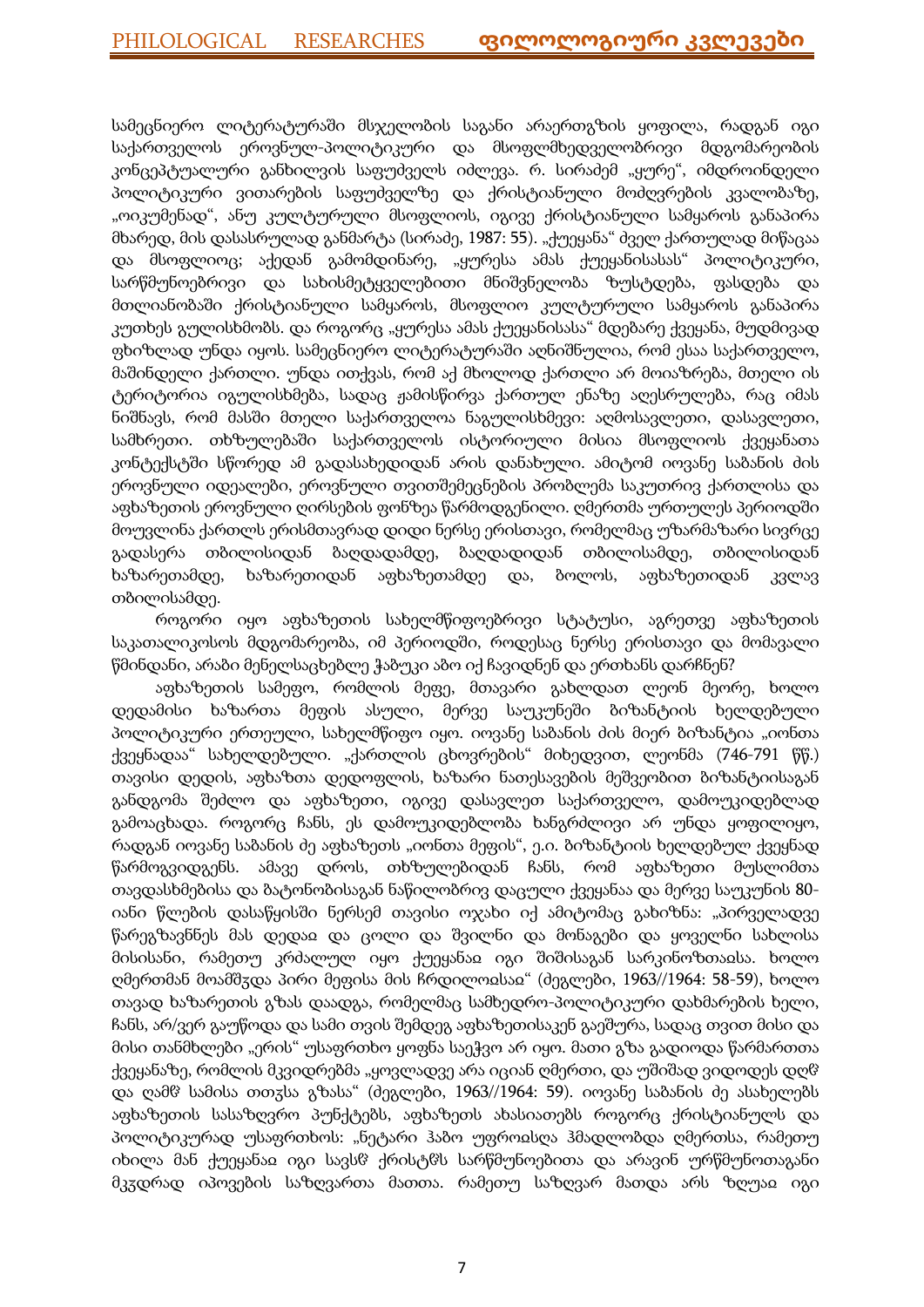პონტოჲსაჲ, სამკჳდრებელი ყოვლადვე ქრისტეანეთაჲ, მისაზღვრადმდე ქალდიაჲსა, ტრაპეზუნტიაჲ მუნ არს, საყოფელი იგი აფსარეაჲსაჲ და ნაფსაჲს ნავთსადგური. და არს ქალაქები იგი და ადგილები საბრძანებელად ქრისტჱსმსახურისა იონთა მეფისა, რომელი მოსაყდრე არს დიდსა მას ქალაქსა კონსტანტინეპოლისასა" (ძეგლები, 1963//1964: 59-60).

იოვანე საბანის ძის სიტყვით, აფხაზეთი სავსეა "ქრისტჱს სარწმუნოებითა და არავინ ურწმუნოთაგანი მკჳდრად იპოვების". ეს აფხაზეთის რელიგიური თვალთახედვით შეფასებაა ავტორის მიერ. ზემოთ დამოწმებული ეპიზოდი განსაკუთრებულ ყურადღებას იქცევს გეოგრაფიული სივრცის დახასიათება, რადგან, ფაქტობრივად, აფხაზეთის სასაზღვრო პუნქტებია დასახელებული. ავტორის ზემოხსენებული სიტყვების მიხედვით, აფხაზეთის საზღვრებია დასავლეთით პონტოს, ანუ შავი ზღვა, ქალდიის პროვინციის საზღვრებამდე, რომელშიც ავტორის სიტყვით, მოქცეულია ტრაპიზონი, რომლის აფხაზეთის იმდროინდელ საზღვრებში არსებობას, კორნელი კეკელიძის სიტყვით, მოწმობს ეპიფანე კონსტანტინოპოლელის თხზულება "ცხოვრება ანდრია მოციქულისა": "ამისოდან წამოსვლის შემდეგ ის მივიდა ტრაპეზუნტში, ლაზიკის ქალაქში" (თარგმანი სიმონ ყაუხჩიშვილისა, გეორგიკა, 4, ნაკვ. 1, გვ. 58). აგრეთვე, ნიკიტა ფილოსოფოსის//პაფლაგონელის თხზულებაშიცაა ნახსენები: "მიიწიის უკუე ქალაქად ტრაპეზუიად, რომელი-იგი შჱნ არს სოფელსა მეგრელთასა" (საბინინი, 1882:30); ამასვე მოწმობს 787 წლის მეშვიდე მსოფლიო საეკლესიო კრების აქტების ჩანაწერებიც, რომელთაც ხელს აწერს ტრაპიზონის ეპისკოპოსი: "ქრისტეფორე, ეპისკოპოსი ფაზისისა, ანუ ტრაპიზონისა" (კეკელიძე, 1986:24). აფხაზეთის საზღვრებში შედის აგრეთვე "საყოფელი იგი აფსარეაჲსაჲ", რომელსაც იხსენიებს პლინიუსი; იმავე საზღვრებშია მოქცეული "ნაფსაჲს ნავთსადგური", რომელიც, პ. პეეტერსის უეჭველი განმარტებით, ნიკოფსე, ანუ ანაკოფიაა, სადაც სიმონ კანანელია დაფლული. როგორც კორნელი კეკელიძემ აღნიშნა, "ასეთი ზუსტი აღნიშვნა აფხაზეთის საზღვრებისა არსად სხვა წყაროებში არ მოგვეპოვება" (კეკელიძე, 1986:24)<sup>1</sup> . გარდა გეოგრაფიული დახასიათებისა, იოვანე საბანის ძის თხზულებაში აფხაზეთის მშვიდობიანი ვითარება იქცევს ყურადღებას, რადგან ნერსემ მშვიდობიანად პოვა თავისი ოჯახი, დედა, ცოლ-შვილი, მსახურები, რამაც ქრისტიანული სიხარული აღძრა თვით ნერსეს და მის თანმხლებ პირთა შორის. აფხაზთა მთავარმა, როგორც ქრისტიანული მრწამსის მქონე პირს შეეფერებოდა, ნერსე თავისი ერითურთ, - ისინი ცოტანი არ იყვნენ, როგორც თბილისიდან გასვლის წინ აღნიშნა იოვანე საბანის ძემ, ნერსეს ერში სამასი კაცი შედიოდა, - შეიწყნარა და მისცა საცხოვრებელი, საკვები, სამოსელი, რაც აფხაზეთის ეკონომიურ მდგომარეობასაც მიუთითებს.

იოვანე საბანის ძე აფხაზეთის არა მხოლოდ გეოგრაფიულ სივრცეს გვაუწყებს, არამედ წმ. აბო თბილელის ქრისტიანულ ღვაწლში აფხაზეთის როლსაც გვამცნობს. ნერსე ერისთავის ერს ამგზავრებული, აფხაზეთისაკენ მიმავალი წმ. აბო მთელი იმ პერიოდის განმავლობაში, როდესაც ისინი აფხაზეთის გზას ადგნენ, ლოცულობდა და ფსალმუნებდა, ყოველ ლიტურგიულ წესს აღასრულებდა. აფხაზეთი წმ. აბოს სულიერი გამოცდის ადგილია, ახლად მოქცეული, ახლადმონათლული აბო აფხაზთა მეფემ სიხარულით შეიწყნარა და იზრუნა მის სულიერ მომავალზე, ხელი შეუწყო აღთქმის აღსრულებაში. ავტორი წმ. აბოსა და ნერსე ერისთავს ერთად, როგორც თანამოგზაურთ, წარმოგვიდგენს, ვიდრე ისინი აფხაზეთიდან თბილისში დაბრუნდებოდნენ.

ცხადია, ნერსეს, როგორც პოლიტიკური მოღვაწის, სახე სრულყოფილი ვერ იქნებოდა, იოვანე საბანის ძეს მისი ცხოვრებისა და მოღვაწეობის ერთი უმნიშვნელოვანესი ეპიზოდი რომ არ ემცნო. აფხაზეთში უშიშრად მყოფმა ნერსემ სასიამოვნო ამბავი შეიტყო:

1

 $1$  დაწვრილებით ცნობებს აფხაზეთის შესახებ გვაწვდის ნიკიტა (დავით) პაფლაგონელი//ფილოსოფოსი თავის თხზულებაში "მიმოსლვანი წმიდისა მოციქულისა ანდრიაჲსი" (მიმოსლვანი, 2009).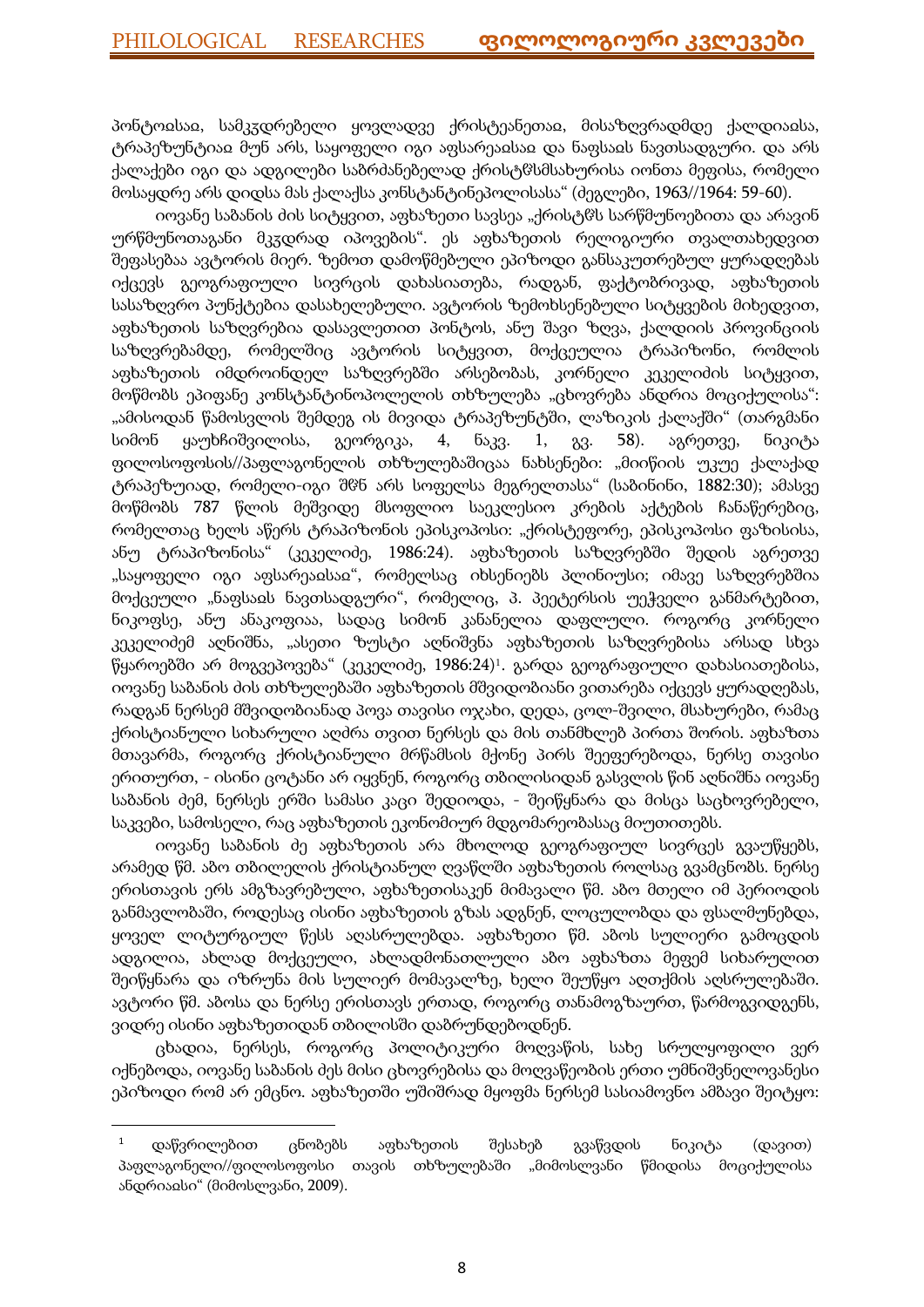არაბთა ამირამ ქართლის ერისმთავრად მისი დისწული სტეფანოზ გურგენის ძე დანიშნა: "ბრძანებითა ღმრთისაჲთა სტეფანოზ, ძჱ გურგენ ერისთვისაჲ, დისწული ნერსჱსი, ნაცვალად დედის ძმისა თჳსისა ნერსჱსა, ერის მთავრად ქუეყანასა ამა ქართლისასა. მაშინ მხიარულ იქმნა ნერსჱ, რამეთუ უფლებაჲ იგი სახლისა მისისაგან არა განაშორა უფალმან" (ძეგლები, 1963/1964:60). სახელმწიფო საქმიანობას არაბთაგან იძულებით ჩამოშორებული ნერსე ორი რამით იყო გახარებული: 1. მთავარი ის იყო, რომ ნერსეს ოჯახმა მთავრობის უფლება შეინარჩუნა; 2. სტეფანოზი ნერსეს ოჯახის წევრი იყო და, ცხადია, იმ პოლიტიკას გააგრძელებდა, რომელიც ნერსესა და მის წინაპრებს ჰქონდათ არჩეული, ე. ი. ქართლში ეროვნულ-სახელმწიფოებრივი პოლიტიკა გაგრძელდებოდა. ქართლის მთავრად სტეფანოზის დანიშვნამ ნერსეს შინ დაბრუნების შესაძლებლობა მისცა და დაბრუნდა კიდეც. ამის შემდეგ იოვანე საბანის ძე თბილისში დაბრუნებული ნერსეს შესახებ აღარაფერს გვიამბობს, რადგან მისი, როგორც ჰაგიოგრაფიის პერსონაჟის, მისია შესრულებულია, ამოწურულია, ავტორმა ნერსე ქართლის მძიმე პოლიტიკურ-სოციალური და კულტურული ვითარების მეთაურად, წმ. აბოს სულიერ მეგზურად, ქართლში მის ჩამომყვანად, მის სულიერ ფერისცვალებაში განსაკუთრებული როლის მქონე პერსონაჟად შემოიყვანა და განსაკუთრებული მისიაც დააკისრა. შესაბამისად, წმ. აბოს დამოუკიდებელი გზა ჰქონდა გასავლელი, ნერსესგან დამოუკიდებელი, საკუთარი გზა, და ჰაგიოგრაფიულ თხზულებაში ნერსეს, როგორც პერსონაჟის, ფუნქცია უკვე დასრულებული იყო. ამიერიდან კი მათი გზა ცალ-ცალკე მიემართება.

"წმ. აბოს წამების" მთავარი პერსონაჟების ამგვარი სივრცული გადაადგილებები მათ სულიერ, სრულყოფილ ხატ-სახეს უკეთ წარმოაჩენს. ნერსე ერისთავმა და მომავალმა წმინდანმა აბომ უდიდესი გეოგრაფიული სივრცე გადასერეს, რათა სულიერი გამოცდილება შეეძინათ და ქართლში მობრუნებულებს ღვთისგან დაკისრებული თავთავიანთი სულიერი მისია აღესრულებინათ.

აფხაზეთში წმ. აბოს ქრისტიანული რწმენა კიდევ უფრო განმტკიცდა და ქრისტიანული ცნობიერება უფრო მყარად ჩამოყალიბდა, რაზეც ირგვლივ არსებულმა გარემომ უდიდესი, ცხოველმყოფელი გავლენა მოახდინა, რადგან მუსლიმურ გარემოცვას თავდაღწეულმა აფხაზეთმა//დასავლეთ საქართველომ ამ პერიოდში ბიზანტიის იმპერიის გავლენას ნაწილობრივ აარიდა თავი და დამოუკიდებლობა დროებით მაინც მოიპოვა. აფხაზთა მეფეები, ლეონ პირველი, ლეონ მეორე და მათი მემკვიდრეები, ეროვნულ პოლიტიკას ატარებდნენ, რამაც ეროვნული სულის აღორძინება გამოიწვია. ისინი ქართული ენის სტატუსსაც აქცევდნენ ყურადღებას და ლიტურგიის ენად ქართულ ენას აღიარებდნენ და ამკვიდრებდნენ. მიუხედავად იმისა, რომ ჰერაკლე კეისარმა დასავლეთ საქართველოში ბრძოლის შემდეგ მცხეთის საკათალიკოსოს ჩამოაცილა შავი ზღვისპირა ტერიტორიები და კონსტანტინოპოლის ეკლესიის იურისდიქციაში მოაქცია, დასავლეთ საქართველოს ეკლესიის ლიტურგიული ენა იყო ქართული, წირვა-ლოცვა ქართულ ენაზე სრულდებოდა. მარიამ ლორთქიფანიძემ გამოთქვა ვარაუდი იმის შესახებ, რომ აფხაზთა მეფეებმა ეკლესიის კონსტანტინოპოლიდან გამოყოფის შემდეგ მცხეთის საკათალიკოსო ტახტს დაუკავშირეს და ქართული ენის სტატუსიც განამტკიცეს. მისი ეს თვალსაზრისი სამეცნიერო ლიტერატურაში გაზიარებული და განმტკიცებულია, რადგან აფხაზთა მეფეების ეროვნული ქმედებების შედეგად აფხაზთა სამეფოში ქრისტიანული კულტურის განვითარების დონე ამაღლდა და იგი სახელმწიფო პოლიტიკის ნაწილად აღიქმება. მომდევნო საუკუნეებში, კერძოდ, IX-X საუკუნეებში, როგორც პავლე ინგოროყვამ აღნიშნა და რაც თანამედროვე სამეცნიერო წრეებში გაზიარებულია, აფხაზეთის სამეფოში ქართული მწერლობის რამდენიმე ცენტრი ჩამოყალიბდა, რომელთაც სახელმწიფო მფარველობა ჰქონდა, სასულიერო ლიტერატურის განვითარებას სახელმწიფო ხელს უწყობდა. უწინარეს ყოვლისა, უნდა დასახელდეს ჭყონდიდის საეპისკოპოსო და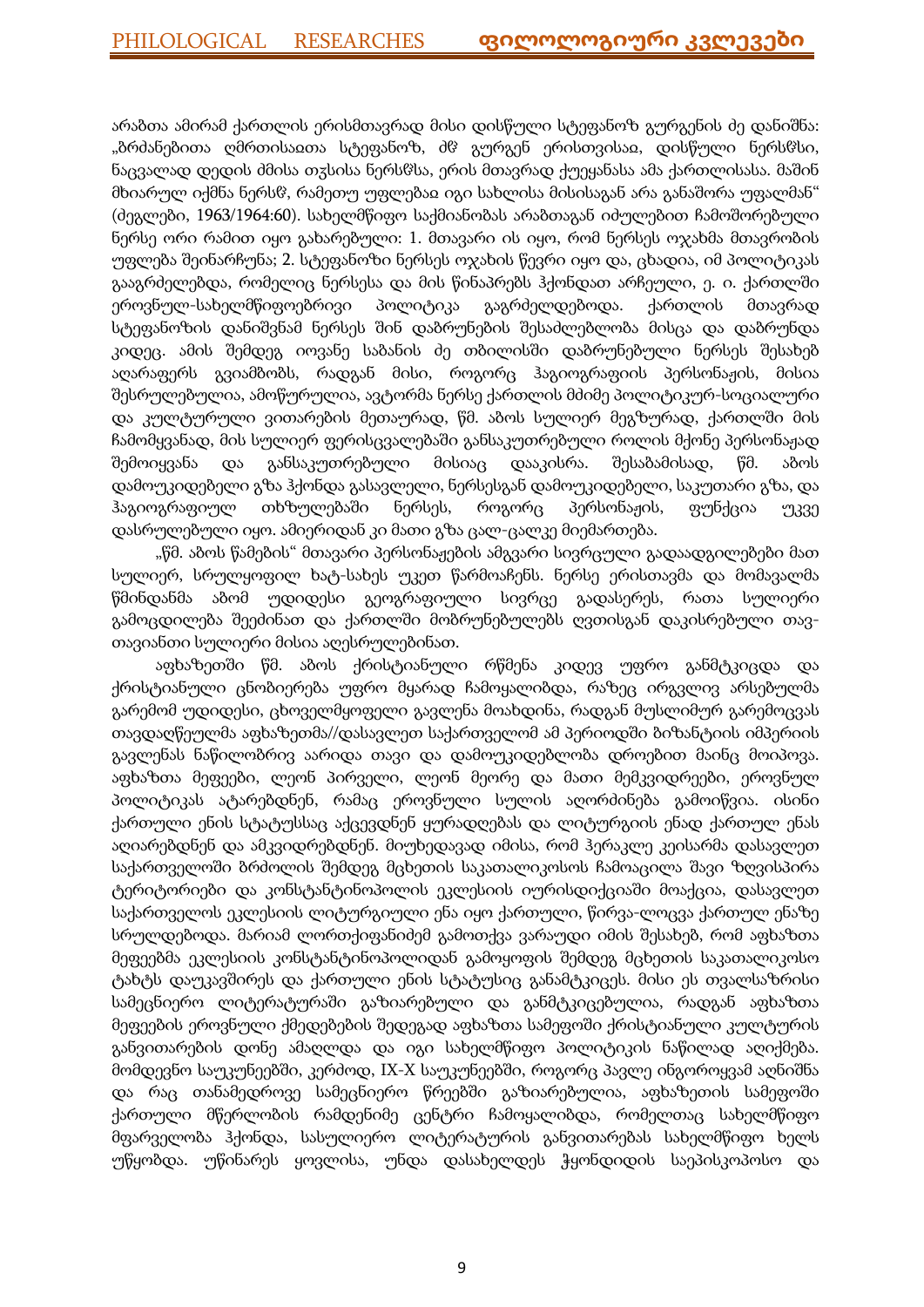მონასტერი, სადაც X საუკუნეში საკმაოდ ძლიერი ჰიმნოგრაფიული სკოლა ჩამოყალიბდა და განვითარდა.

აფხაზეთის საეკლესიო მდგომარეობის შესახებ ყოველივე ზემოთქმულის დასამოწმებლად საკმარისია წმ. აბოს სულიერ ცხოვრებაში მიმდინარე მოვლენების გახსენება. ხაზარეთიდან აფხაზეთში ჩასულმა აბომ ნახა სარწმუნოებრივი თავისუფლება და სიძლიერე, აქ ქრისტიანული სარწმუნოების გამო არავის დევნიდნენ, ლიტურგიული ცნობიერების მქონე საზოგადოება ცხოვრობდა და მრევლი ქრისტიანულ ტაძარში თავისუფლად დადიოდა. იოვანე საბანის ძის სიტყვით, "ნეტარი ჰაბო უფროჲსღა ჰმადლობდა ღმერთსა, რამეთუ იხილა მან ქუეყანაჲ იგი სავსჱ ქრისტჱს სარწმუნოებითა და არავინ ურწმუნოთაგანი მკჳდრად იპოვების საზღვართა მათთა" (ძეგლები, 1963/1964: 59). წმ. აბომ აფხაზეთში პოვა სულიერი სიმშვიდე, მშვიდობიანი ყოფა, აქ შეეძლო ღვთისმსახურების სრულად აღსრულება, რის გააზრებისა და შეგრძნების შემდეგ "ხოლო წმიდამან და ნეტარმან ჰაბო, ვითარცა იხილა კაცთა მის ადგილისათა გარდამეტებული ღმრთისმოყუარებაჲ და ლოცვაჲ ყოვლისა მის ერისაჲ დაუცადებელი, შური საღმრთოჲ აღიღო, რამეთუ მოიჴსენა მან სიტყუაჲ იგი წმიდისა მოციქულისაჲ, ვითარმედ "კეთილ არს ბაძვაჲ კეთილისათჳს მარადის" (ძეგლები, 1963/1964:60). მისი ქმედება ევანგელურაპოსტოლური სწავლებითაა განსაზღვრული და სიმდაბლით, უმანკო და მოწყალე გონებით, მარხვითა სასოებით, სიყვარულით შეუდგა ღვთისაკენ მიმავალ სულიერ გზას. მას ხელი შეუწყო აფხაზთა მთავარმა, რომელმაც წმ. აბოს ახლადნათლისღების ცნობა სიხარულით მიიღო თავის ქვეშევრდომებთან ერთად და ნუგეში სცა. ეპისკოპოსებმა და მღვდლებმა იგი დამოძღვრეს ქრისტიანულ მოძღვრებაში და განსწავლეს საუკუნო ცხოვრების მოპოვების გზის შესახებ.

აფხაზთა მეფის, ლეონის, კარზე წმ. აბომ სამი თვის განმავლობაში მდუმარებისა და მარხვის აღთქმა შეინახა. როგორც მაცხოვარმა ორმოცი დღის განმავლობაში იმარხულა, იოვანე საბანის ძის სიტყივ მიხედვით, "წმიდისა მის ნათლისღებისა უდაბნოდ განსრულმან, მზაკუვარსა მას განმცდელსა სძლო, ეშმაკსა, ლოცვითა მით და მარხვითა წმიდითა ორმეოც დღე" (ძეგლები, 1963/1964:60), ასევე, წმ. აბომ სამი თვე გაატარა მარხვასა და მდუმარებაში, რითაც სულიერი ზეაღსვლისაკენ მორიგი ნაბიჯები გადადგა, "ღმერთსა ხოლო ჰზრახავნ წმიდასა შინა ლოცვასა თჳსსა" (ძეგლები, 1963/1964:60). ნაწარმოებში ზუსტადაა მითითებული წმ. აბოს დუმილისა და მარხვის დასაწყისი, რაც ჰაგიოგრაფიული თხზულების დროსა და სივრცეს საკრალიზებულად წარმოაჩენს, ქრისტიანულ კალენდარულ დღესასწაულს უკავშირებს, რაც ეორტალოგიურ მნიშვნელობას იძენს, რადგან აბოს მდუმარებისა და მარხვის ღვაწლი წმ. ანტონი დიდის ხსენების დღეს, 17 იანვარს, იწყება. შესაბამისად, წმ. აბოს ღვაწლი უდაბნოში მოღვაწე წმ. ანტონის შრომასთანაა შედარებული. დიდნარხვის დღეებში მხოლოდ მცირე საზრდელს თუ მიიღებდა და ეზიარებოდა ქრისტეს სისხლსა და ხორცს, მხოლოდ აღდგომის დღესასწაულზე გაიხსნილა, განიხსნა ენაც უტყვებისაგან და ამეტყველდა. ამის შემდეგაც მას სულიერი განღმრთობის მოსაპოვებლად დიდი გამოცდა ელოდებოდა, რომლის დაძლევა მხოლოდ ღვთისგან მინიჭებული ძალით შეიძლებოდა. წმ. აბოს სულიერი ცხოვრება აფხაზეთში კიდევ ერთი ახალი საფეხურია ადამიანში არსებული თვისებების სრულქმნილების მისაღწევად, იგი მომავალი წამებისათვის მზადებას შეუდგა.

რა აძლიერებდა წმ. აბოს? როგორი სულიერი საზრდო ჰქონდა და რისკენ მიილტვოდა? იოვანე საბანის ძე წმ. აბოს სულიერი ზრდის აუცილებელ საწყისად ბიბლიური სწავლებებით გაძლიერებას მიიჩნევს და მის ზეაღსვლას ევანგელურაპოსტოლური მოძღვრების კვალობაზე წარმართავს. ეს ნათლად ჩანს აფხაზთა მეფის მიმართ პასუხში, როდესაც ეს უკანასკნელი წმ. აბოს ქართლში წასვლას არ ურჩევს, რადგან იცოდა, რომ აბოს თავის თანამემამულეთაგან იქ უცილობელი ტანჯვა მოელოდა: "ნუ განხუალ შენ ამიერ ქუეყანით, რამეთუ ქუეყანაჲ იგი ქართლისაჲ სარკინოზთა უპყრიეს და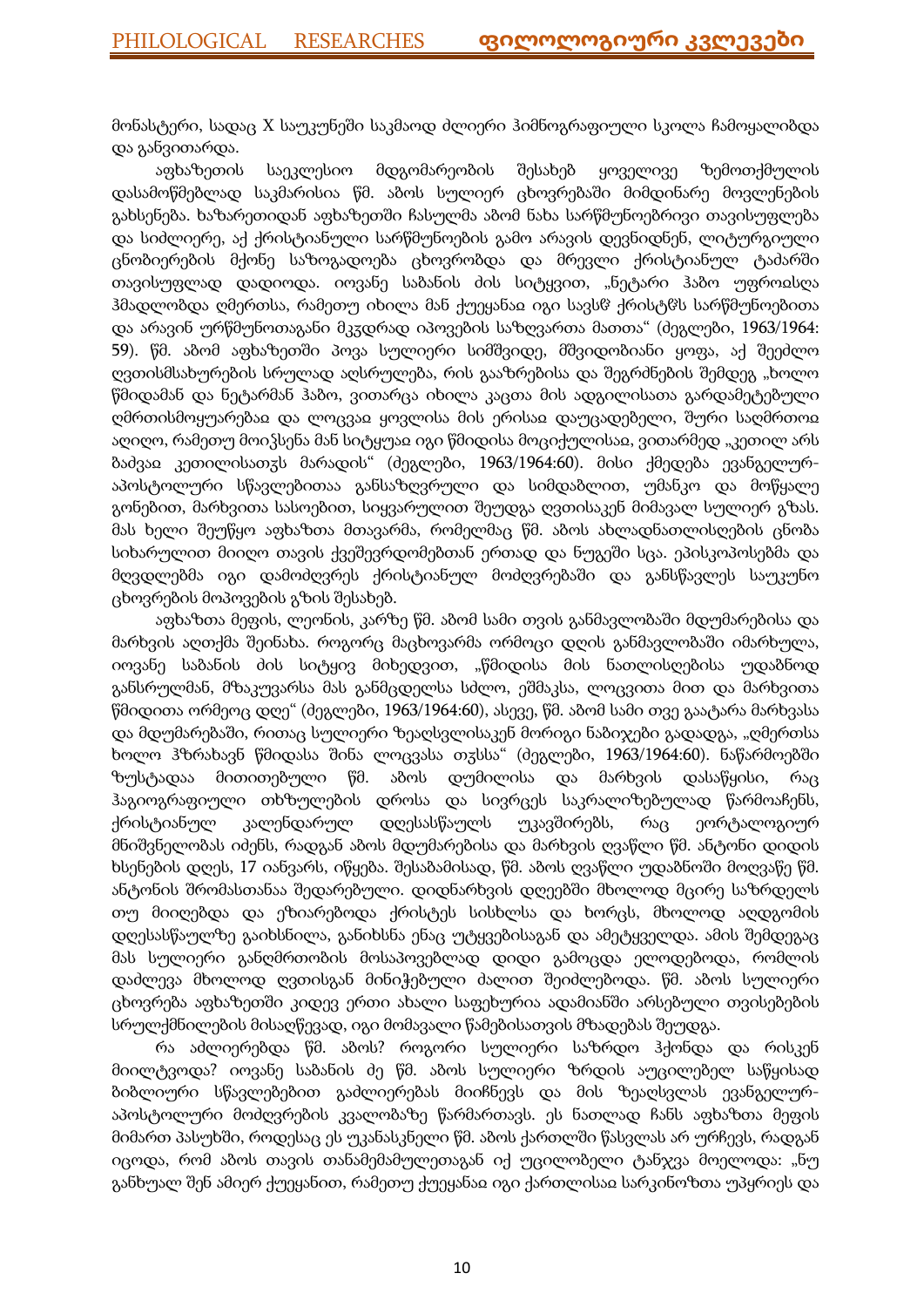შენ ხარ ბუნებით სარკინოზ, და არა გიტეონ შენ ქრისტეანობით მათ შორის; და მეშინის მე შენთჳს, ნუუკუე კუალად განგდრიკონ შენ სარწმუნოებისაგან ქრისტჱსისა ნეფსით, გინა უნებლებით, და ესოდენი შრომაჲ შენი წარსწყმიდო" (ძეგლები, 1963/1964:61). აფხაზთა მეფის სიტყვები კიდევ ერთხელ მიუთითებს აფხაზეთის პოლიტიკურ-რელიგიურ მდგომარეობას, ქრისტიანთათვის უშიშრად ცხოვრებისა და მოღვაწეობის შესაძლებლობებს. საკუთრივ ქართლი კი საშიშროებას შეიცავს, განსაკუთრებით წმ. აბოსთვის, რომელიც ბუნებით სარკინოზი იყო და სარკინოზები მას არ აპატიებენ ქრისტეს სარწმუნოების აღიარებას. აბოს პასუხიც მოწმობს, რომ აფხაზეთი არაა საშიში მხარე ქრისტიანთათვის: "და აწ შენ ნუ დამაყენებ მე, ღმრთისმსახურო, რამეთუ რაჲ მადლ არს ყოფაჲ ჩემი აქა, სადა არა არს შიში, არცა სიკუდილი ქრისტჱსთჳს?" (ძეგლები, 1963/1964: 61). აფხაზეთში ქრისტეს სჯულის გამო არავის მოელის საშიშროება, ტანჯვა, სიკვდილი. ამიტომაც აფხაზეთიდან თბილისში მიმავალი წმ. აბოს პასუხი მეფის წინაშე და მისი ქმედების საფუძველი მათეს სახარების სიტყვებითაა მოტივირებული და განმტკიცებული: "არავინ აღანთის სანთელი და შედგის იგი ქვეშე ხჳმირსა, არამედ ზედა სასანთლესა გადგიან, რაჲთა ჰნათობდეს ყოველთა; ეგრე ბრწყინევდინ ნათელი თქუენი წინაშე კაცთა" (მათე, 5, 15-16); ხოლო მთელი ჰაგიოგრაფიული ნაწარმოების სულისკვეთებას პავლეს ეპისტოლის ერთი უმნიშვნელოვანესი სამოძღვრო დებულება წარმართავს: "კეთილ არს ბაძვაჲ კეთილისათჳს მარადის" (გალატ. 4, 18). აფხაზთა მეფის გაფრთხილების საპასუხოდ საკუთარ თავში განმტკიცებული და ქრისტიანობით გაძლიერებული აბო მყარ გადაწყვეტილებას იღებს, რადგან იგი ძიების პროცესშია, თავად ეძიებს განსაცდელს, საკუთარი თავის გამოცდა სურს და აფხაზეთში დარჩენის სურვილი არა აქვს: "რაჲსათჳს დავფარო ჭეშმარიტი ესე ნათელი, რომლითა განმანათლა მე ქრისტემან? არასადა დავემალო მე შიშისაგან სიკუდილისა... არა მეშინის მე სიკუდილისაგან, რამეთუ მე სასუფეველსა ვეძიებ ქრისტჱსგან" (ძეგლები, 1963/1964:62). ეს უკვე იმ ადამიანის გამონათქვამია, რომელმაც სიკვდილის შიში საბოლოოდ დაძლია და სულიერი განღმრთობის გზას დაადგა. მისი სიტყვა იმას მოწმობს, რომ აბოს ძლევა არაბებს არ შეუძლიათ, რადგან მისი რწმენით: "რაჲ მადლ არს ყოფაჲ ჩემი აქა, სადა არა არს შიში, არცა სიკუდილი ქრისტჱსთჳს" (ძეგლები, 1963/1964:61). წმ. აბომ იცოდა, რომ ზეციური მოქალაქობის მოპოვების გზა მაცხოვრის მოვლინების შედეგად დაისახა, ხოლო ამ გზამ იგი საბოლოოდ ღმერთთან უნდა მიიყვანოს. წმ. აბოს სვლას ღმერთისაკენ მიუძღვის რწმენა, იმედი და სიყვარული, რომელთაგან, ევანგელურ-აპოსტოლური სწავლებით, უმეტესი სიყვარულია, როგორც მარადიული ღირებულება. წმ. აბოს გულიც ყველას მიმართ სიყვარულითაა აღსავსე.

ამრიგად, აფხაზეთი წმ. აბოს სულიერად განმტკიცების ადგილია. ამ დროს აფხაზეთი/დასავლეთ საქართველო, ქართლისაგან განსხვავებით, ბიზანტიის პოლიტიკურ და იდეოლოგიურ არეალშია მოქცეული, რაც მას არაბთა ექსპანსიისაგან იცავდა.

# 2. წმ. გრიგოლ ხანცთელისა და მისი თანამოაზრეების აფხაზეთის (დასავლეთ საქართველოს) ისტორიული და ჰაგიოგრაფიული დრო-სივრცე

მეორე თხზულება, რომელშიც აფხაზეთია ასახული და პერსონაჟთა მოქმედება აფხაზეთში მიმდინარეობს, გიორგი მერჩულის "წმ. გრიგოლ ხანცთელის ცხოვრებაა". წმ. გრიგოლ ხანცთელმა, მოციქულთა მსგავსად, მთელი ერის სულიერ განათლებაზე იზრუნა და მისმა სიბრძნემ საუკუნეების შემდეგ ხანგრძლივი დროის მანძილზე გამოიღო კეთილი ნაყოფი. ე. ი. მან ქართული ეკლესიის თვითმყოფადობის საფუძველი მოამზადა საკანონმდებლო და საღვთისმსახურო წიგნების შექმნით, რაც იერუსალიმურ-საბაწმიდურ და კონსტანტინოპოლურ სამონასტრო წეს-განგებებს ემყარებოდა. წმ. გრიგოლ ხანცთელის ღვაწლი სრულიად საქართველოს გადასწვდა სარწმუნოებრივი და იდეოლოგიურსახელმწიფოებრივი თვალსაზრისით, რადგან სახელმწიფოს სულიერების, ერთიანობის,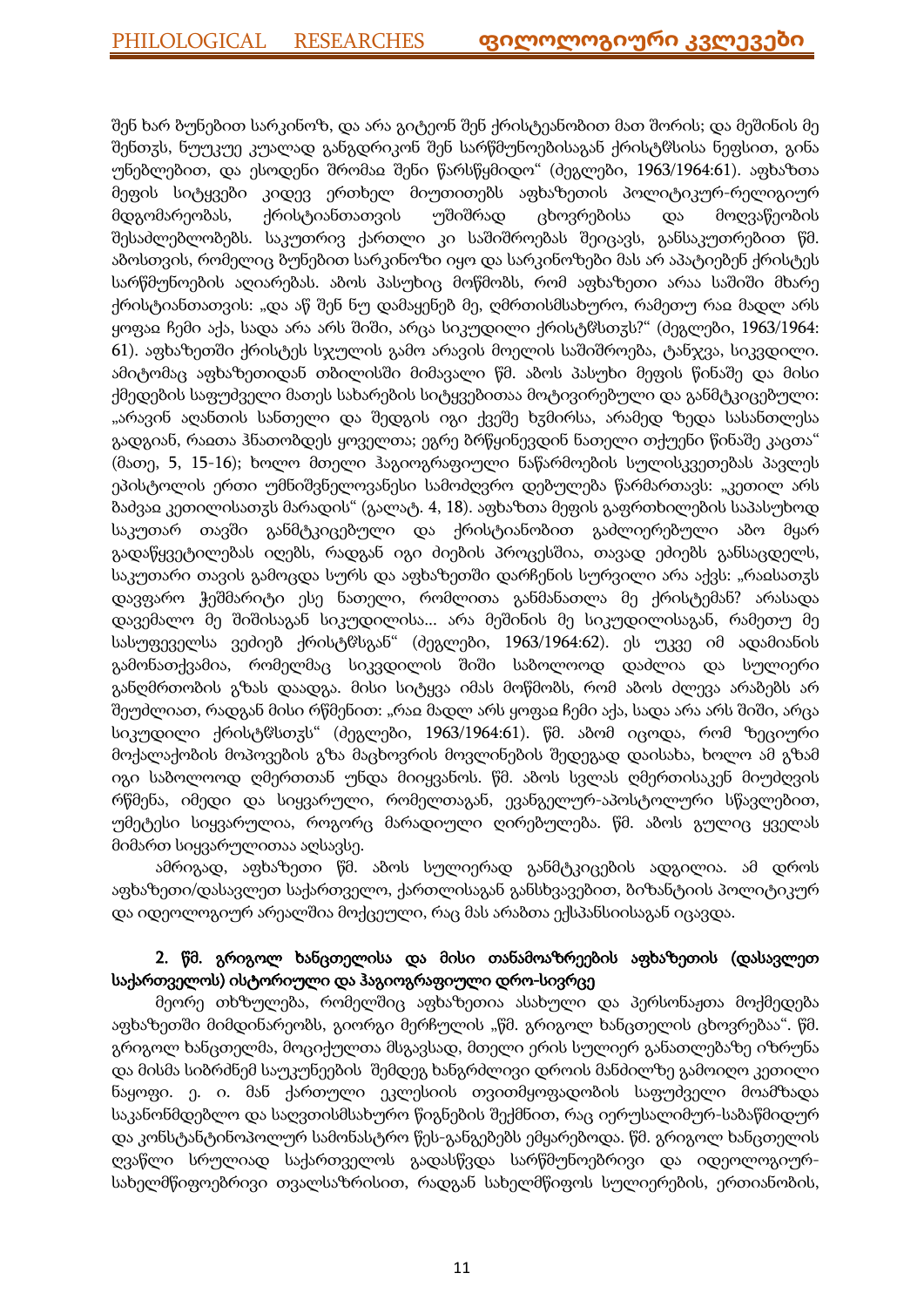დამოუკიდებლობის საყრდენი იყო მონასტერი და სასულიერო წოდება, ხოლო ეკლესიის სიმტკიცისა და წინსვლის გარანტი - სახელმწიფო; სასულიერონი და საერონი ქრისტიანულ მსოფლმხედველობასა და სახელმწიფოებრივ ხედვას ერთად, ურთიერთშეთანხმებით ახორციელებდნენ. ამას წმ. გრიგოლ ხანცთელისათვის გაბრიელ დაფანჩულის ნათქვამი სიტყვებიც მოწმობს: "ჩუენ თანა არს ჴორციელი კეთილი, თქუენ თანა არს სულიერი კეთილი, ესე შევზავნეთ ურთიერთას" (ძეგლები, 1963//1964: 260).

სასულიერო და საერო პირთა ქრისტიანული მსოფლმხედველობისა და სახელმწიფოებრივი ხედვის გამოხატვის თვალსაზრისით განსაკუთრებით საყურადღებოა წმ. გრიგოლის თანამოაზრეების, საღვთო შურით აღჭურვილი მონაზვნების, თეოდორესა და ქრისტეფორეს აფხაზეთში გაპარვის ეპიზოდი, როდესაც ეკლესიათა დამოუკიდებლად აღშენება განიზრახეს.

მამამთავარ აბრაჰამის მსგავსად, რომელიც ღმერთმა გაიყვანა ცოდვის ბუდიდან, რათა აღთქმულ ქვეყანაში მშვიდობიანად დაბრუნებულიყო მისი შთამომავლობა $^{\text{2}}$ , წმ. გრიგოლი ღმერთმა სამ წმინდა მამასთან, სამ თანამოაზრესთან ერთად ქართლიდან სამხრეთ საქართველოსკენ გაიყვანა სამოღვაწეოდ, კერძოდ, მათ კლარჯეთის უდაბნოებს მიაშურეს. სწორედ ოთხი წმინდა მამის შესახებ განაცხადა გიორგი მერჩულემ, რომ ქართლიდან კლარჯეთისაკენ ისინი იმისთვის გაეშურნენ, რათა სულიერ ცხოვრებას შესდგომოდნენ: "ესე ოთხნი შეანაწევრნა სარწმუნოებამან და საღმრთომან სიყვარულმან შეამტკიცა ერთ ზრახვად შეკრებულნი, ვითარცა სული ერთი, ოთხთა გვამთა შინა დამტკიცებული" (ძეგლები, 1963//1964: 252). ისინი დიდხანს იღვწოდნენ ერთად, მათი ერთიანი ძალისხმევით აიგო ხანცთის თავდაპირველი ტაძარი და დაარსდა მამათა მონასტერი, "სულიერად მშობელი ქართველთა", მალე სხვა მონასტრებიც დააარსეს: გუნათლე, მერე, ბოლოს - შატბერდი; ურთიერთობა დამყარდა საერო წოდების წარმომადგენლებთან, მონასტერი მონაწილეობდა საქვეყნო საქმეებში, ვითარდებოდა სასულიერო-საღვთისმეტყველო მწერლობა, იქმნებოდა ხატები, ფრესკები. მიუხედავად ამისა, წმ. გრიგოლის თანამოაზრეები ერთობლივმა ღვაწლმა და შრომამ არ დააკმაყოფილა და საღმრთო შურით აღჭურვილმა თეოდორემ და ქრისტეფორემ ეკლესიათა დამოუკიდებლად შენება დაისახეს მიზნად. საამისოდ აფხაზეთს მიაშურეს. მათი გაპარვა და აფხაზეთს წასვლა იმითაცაა მოტივირებული, რომ სამცხეში ყოფნისას მირეან დიდაზნაურის მცირეწლოვანი ვაჟი, ექვსი წლის არსენი დაიმოწაფეს, რომელიც შემდგომში "კათოლიკე ეკლესიასა, ქრისტჱს კუართისა სამკჳდრებელსა მცხეთას, ქართისა კათალიკოზ იქმნა" (ძეგლები, 1963//1964: 286); უფრო ადრე კი იხსენიება, როგორც "ღირსად დიდი არსენი, ქართლისა კათალიკოზი და მცხეთისა საყდრისა გჳრგჳნი დაუჭნობელი" (ძეგლები, 1963//1964: 267). არსენის დამოწაფება ძმათა გაპარვის ეპიზოდის შემოსატანად თხზულებაში ერთ-ერთი კონცეპტუალური ფაქტორია. თეოდორემ და ქრისტეფორემ მირეანს ფიცით აღუთქვეს, რომ არსენს წმ. გრიგოლ ხანცთელს დაუმოწაფებდნენ. მოწესეთა სამოსლით შემოსილი არსენი მცირეწლოვანების გამო მამის სახლში დატოვეს და იქ იზრდებოდა. თავად აფხაზეთის გზას დაადგნენ, ხოლო აფხაზთა მეფემ, დემეტრემ, დიდი პატივით მიიღო და "ადგილსა კეთილსა დაამკჳდრნა", სდაც ისინი სულიერად ცხოვნდებოდნენ.

ძმების საქციელით შეწუხებული წმ. გრიგოლი, როგორც მწყემსი კეთილი, როგორც კი შეიტყო თავისი თანამოაზრეების გაპარვის ამბავი, თავისი დაკარგული ცხვრების ძიების გზას დაადგა, თან ოთხი თანამზრახველი გაიყოლა. მათ კვალს სწორედ აფხაზეთში მიაგნო. თუმცა, მეფესთან საკმაოდ მკაცრი საუბარი დასჭირდა, რათა თავისი თანამოაზრეები დაებრუნებინა და შეეწყნარებინა. გზად მანაც დაიმოწაფა თორმეტი წლის

-

<sup>&</sup>lt;sup>2</sup> აბრაჰამ "მრავალთა მამას" ნიშნავს, აბრაჰამის გამრავლებული შთამომავლობა ხანგრძლივი მსხემობის შემდეგ უნდა დაბრუნებულიყო აღქთმულ მიწაზე.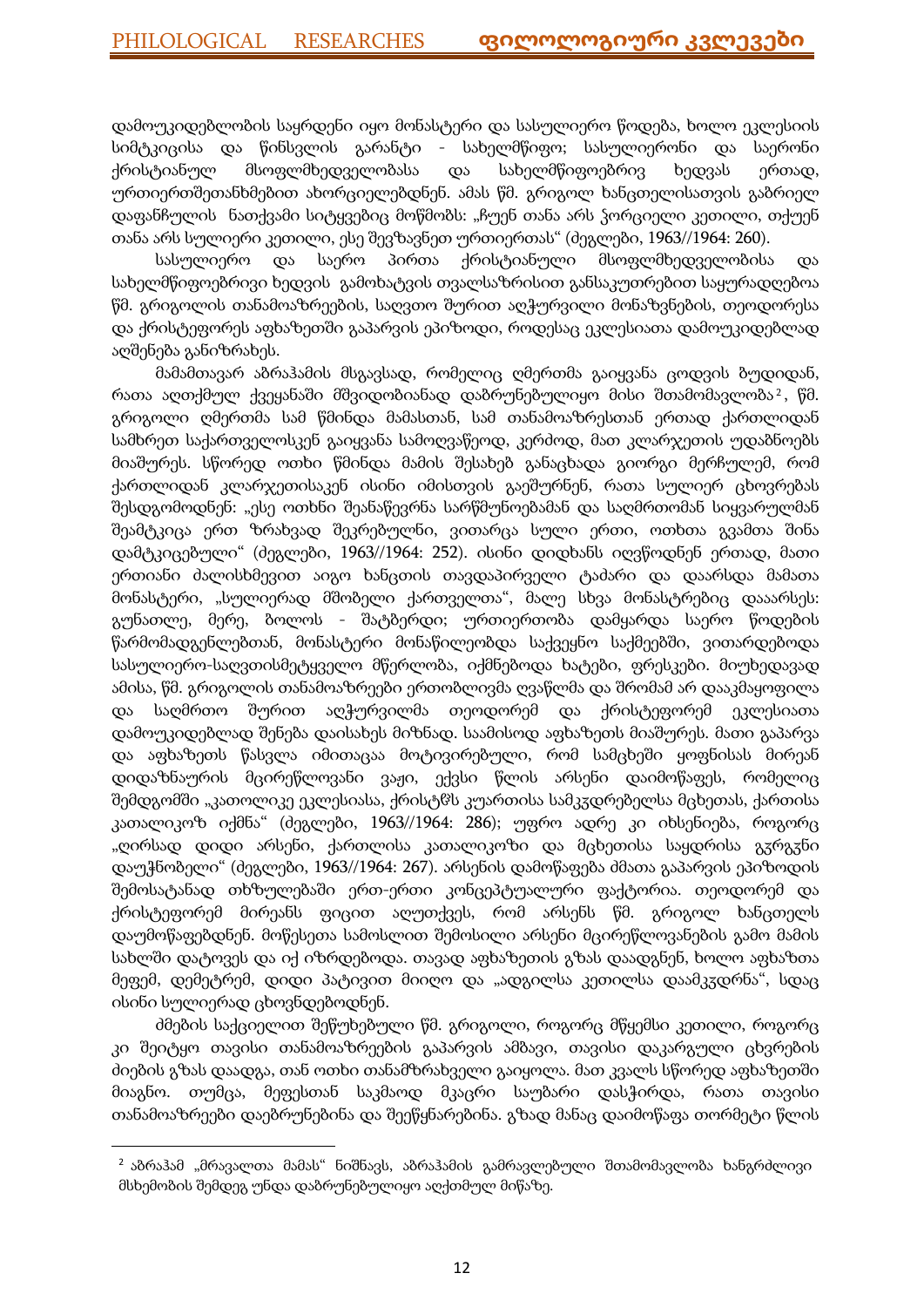ეფრემი, ღირსი ჭაბუკი, რომელსაც დაჰპირდა, რომ ხანცთაში დაბრუნებისას თან წაიყვანდა, და რომელიც შემდგომში აწყურის ეპისკოპოსი გახდა და ორმოცი წლის განმავლობაში მწყემსმთავრობდა და მრავალი სიკეთეც მოუტანა საქართველოს ეკლესიას. ამ ფაქტსაც საგანგებო მნიშვნელობა ენიჭება, რადგან ახალი პერსონაჟი, აწყურის მომავალი ეპისკოპოსი, შემოჰყავს გიორგი მერჩულეს თხზულებაში.

აფხაზეთში წმ. გრიგოლის ყოფნის ეპიზოდს მრავალმხრივი მნიშვნელობა აქვს. უწინარეს ყოვლისა, გრიგოლისა და დემეტრე მეფის შეხვედრა იქცევს ყურადღებას, დემეტრემ, რომელსაც თვით გრიგოლმა მიმართა, როგორც ღმრთისმსახურ მეფეს, პატივით და ქრისტესმიერი სიყვარულით მიიღო წმინდა მამა და ღირსეულად უმასპინძლა. იგი ფეხზე წამოდგა, წინ მიეგება და სიმდაბლით მოიკითხა, "რამეთუ ზარი აჰჴდა მადლთაგან სიწმიდეთა მისთაჲსა და დიდებულებისაგან პირისა მისისა. რამეთუ ვითარცა პირი მოსე წინაჲსწარმეტყუელისაჲ იყო დიდებულ ამის ნეტარისაცა ხატი მადლითა ღმრთისაჲთა" (ძეგლები, 1963//1964: 267-268). გრიგოლ ხანცთელის სახე ღვთიური მადლითაა მოსილი, მისი ხატისებრი სახე მოსე წინასწარმეტყველის სახესთანაა შედარებული, რითაც წმინდანის ღმრთივსულიერება და ღვთისმსგავსებაა წარმოჩენილი. მეფესა და გრიგოლს შორის გამართულ დიალოგში უფრო ნათლად ისახება გრიგოლის წმინდანური ხატი, თავის ძმებზე მზრუნველი წმინდა მამა, რომელიც მეფესაც არ ეპუება, როდესაც იგი ძმების აფხაზეთში მოსვლის ამბავს უმალავს. ნეტარი მამა გრიგოლი მეფის სიტყვამ განარისხა და მკაცრად მოსთხოვა ძმების გამოჩენა: "მეფეო, ნუ შრომასა შემამთხუევ, მომცენ ძმანი ჩემნი, რომელნიცა მოიწინეს შენდა!" (ძეგლები, 1963//1964: 268). წმინდა მამის მიერ მართლმხილებულმა მეფემ, რომელსაც სხვა "ღონჱ სიტყუისაჲ არღარა აქუნდა", ბრძანა ძმათა გამოყვანა. გრიგოლის, თეოდორესა და ქრისტეფორეს სიყვარულით შეხვედრა თხზულებაში ასახულია იშვიათი დარბაისლური ტონალობით, სიმშვიდით და არა წყრომითა და საყვედურებით გრიგოლის მხრიდან. მან ისინი შეივრდომა, სიყვარულით მოიკითხა და თავისი ღვთიური მადლის მონაწილენი კვლავ გახადა.

ამ შეხვედრის შემდეგ დემეტრე მეფისა და გრიგოლის საუბარს მრავამხრივი მნიშვნელობა ენიჭება, რადგან ამ დიალოგში სარწმუნოებრივი მსოფლხედვის მიღმა ქვეყნის პოლიტიკურ-სახელმწიფოებრივი და სასულიერო-საეკლესიო ვითარება იკითხება. ამ კონტექსტშია განსახილველი და გასააზრებელი წმ. გრიგოლის სარწმუნოებრივი და სახელმწიფოებრივი ხედვის საფუძველზე აფხაზეთში ეკლესიის აშენების შესახებ აფხაზთა მეფისათვის ნათქვამი უარი, რის მიზეზიც ორი რამ შეიძლება იყოს:

1. ჟამი არაა მოწევნული წმ. გრიგოლის მიერ ეკლესიის აშენებისა დასავლეთ საქართველოში, აფხაზეთში; ღვთის ნებით არაა განსაზღვრული, რომ ამ მხარეში გრიგოლის მიერ დრომდე არ უნდა აიგოს მონასტერი, ე. ი. ვიდრე საამისო ჟამი არ მოაწევს; ამიტომ წმ. გრიგოლ ხანცთელმა მონასტრისათვის შესაფერისი გეოგრაფიული სივრცე, ტაძრის ასაშენებელი შესაფერისი ადგილი ვერ მოძებნა; ამის მიზეზად წმ. გრიგოლ ხანცთელი ქვეყნის ადგილმდებარეობას, ბუნებას მიიჩნევს; გავიხსენოთ მისი სიტყვები: "არა არს მიწაჲ, არცა წყალი ქუეყანასა ამას, სადამცა მონასტერი აღეშენა, რამეთუ ტალანტი მონაზონისაჲ მარხვაჲ არს, და ამას მიწასა ზედა ვერ ეგების მარხვაჲ სულისაგან ხორშაკისა მაკუდინებელისა" (ძეგლები, 1963/1964: 268); გამოკვეთილად არის ნათქვამი, რომ მონაზონთა ცხოვრებისა და მოღვაწეობისათვის დასავლეთ საქართველოს ბუნება შესაფერისი არაა. ამ მოსაზრების განსამტკიცებლად მოგვიანებით გრიგოლი მეფე დემეტრეს აღუწერს კლარჯეთის ბუნებას, რომელიც მონაზვნური ცხოვრებისათვის შესაფერისად მიაჩნია. ბუნების აღწერაში ისიც მითითებულია, რომ სასულიერო პირებს მხარში უდგანან საერონი, მეფეები ზრუნავენ ეკლესიათა მშენებლობისათვის, თავის მხრივ, უქმ უდაბნოებში ღვთის სამკვიდროდ მონასტერთა შენება და დაარსება პირველ მამათა ღვაწლს უტოლდება, იმ მამებისა, რომელთაც სიგლახაკეში წმინდა უდაბნოები აღაშენეს ღვთის შეწევნითა და მეფეთა ბრძანებით; ამიტომ ეკლესია-მონასტრების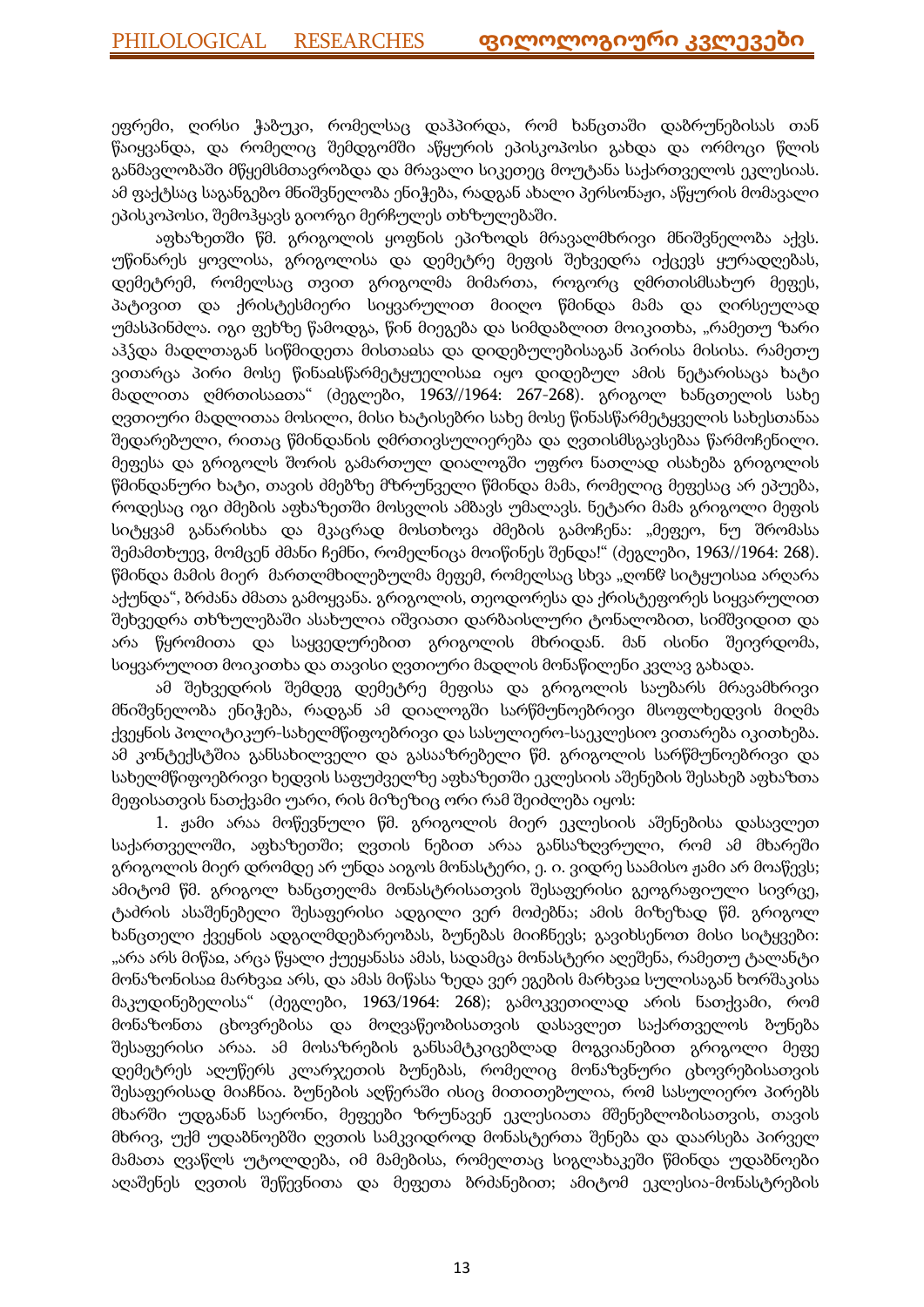მშენებლობაში მეფეთა ღვაწლი დიდია საფასეთა უხვად გაცემით, როგორც შემდეგში დემეტრე მეფემ გაიღო დიდი შესაწირავი უბისის აღსაშენებლად. წმინდა მამის უარყოფითი პასუხის მოსმენით გულდაწყვეტილმა და შეწუხებულმა აფხაზთა მეფემ ეს მიზეზი არ შეიწყნარა და წმ. გრიგოლს მიმართა: "არა სამართალ არს კეთილთა თქუენთაგან უნაწილობაჲ ამის ქუეყანისაჲ" (ძეგლები, 1963/1964: 268), რაც იმას მოწმობს, რომ აფხაზთა მეფე მოსურნეა აფხაზეთში წმინდა გრიგოლმა ააგოს მონასტერი, რითაც მეფეს სურს წმინდა მამათა ღვაწლის მოზიარედ გახადოს ღვთისაგან მისადმი რწმუნებული აფხაზეთი. წმ. გრიგოლის მიმართვაში მეფე დემეტრეს მიმართ აფხაზეთის სახელმწიფოებრივი სტატუსი გამოკვეთილად არ ჩანს, მეტიც, წმინდა მამა, თხზულების ავტორიგიორგი მერჩულეც, საერთოდ არ ახსენებენ აფხაზეთის სამეფოს პოლიტიკურიდეოლოგიურ, კულტურულ მდგომარეობას; ჰაგიოგრაფი მწერალი პოლიტიკურსახელმწიფოებრივ ვითარებაზე ყურადღებას არ ამახვილებს, რადგან ეს არაა ჰაგიოგრაფიის მიზანი;

2. მიუხედავად ზემოთქმულისა, წმ. გრიგოლის მიერ ეკლესიის აგებაზე უარის თქმას მეორე, უფრო საფუძვლიანი მიზეზიც არსებობს; დასავლეთ საქართველოს, საზოგადოდ, მთელი საქართველოს ("ქართლად ფრიადი ქუეყანაჲ აღირაცხების"...), პოლიტიკური მდგომარეობისადმი ანალიტიკური მიდგომა იყო საჭირო და გასათვალისწინებელი, რადგან იმ დროისათვის, IX საუკუნის I ნახევარში აფხაზეთი ბიზანტიაზე ორიენტირებული ქვეყანა იყო. ამავე დროს, დასავლეთ საქართველოს ეკლესიაც ბიზანტიაზე, ანტიოქიისა და კონსტანტინოპოლის ეკლესიებზე იყო ორიენტირებული, ამ პერიოდში პოლიტიკურად და ეკლესიურად ბიზანტიაზე დამოკიდებულია. ამიტომაც, წმ. გრიგოლის შეხედულებით, განგებით, ღვთის ნებით არ იყო განსაზღვრული, რომ ამ მხარეში მის მიერ აგებულიყო მონასტერი.

საქმე ისაა, რომ წმ. გრიგოლ ხანცთელის მოღვაწეობის ეპოქის ვითარების ფონზე მწერლის სიტყვებს მიღმა საქართველოს მდგომარეობაა მოსააზრებელი, რადგან დასავლეთ საქართველოს, საზოგადოდ კი, მთელი საქართველოს ("ქართლად ფრიადი ქუეყანაჲ აღირაცხების"...), სახელმწიფოებრივ-პოლიტიკური მდგომარეობის მიუკერძოებელი შეფასებაა საჭირო; იმ დროისათვის, როდესაც წმ. გრიგოლ ხანცთელი აფხაზეთში ჩავიდა, IX საუკუნის დასაწყისში, ისტორიული წყაროების მონაცემებით, აფხაზეთი ჯერ კიდევ ბიზანტიაზე ორიენტირებული ქვეყანა იყო, ბიზანტიის იმპერიის მფარველობაში იმყოფებოდა. ამას ისიც მოწმობს, რომ VIII-IX საუკუნეების მიჯნამდე დასავლეთ საქართველოში ქართულენოვანი წარწერა არ დასტურდება, როგორც ამას ეპიგრაფიკის სპეციალისტები მიუთითებენ; კერძოდ, დავიმოწმებ ისტორიკოსპალეოგრაფის ვ. სილოგავას თვალსაზრისით: "ქუთაისის საყდრის ანტეფიქსის წარწერის თარიღი VIII-IX საუკუნეებით განისაზღვრება. მაშასადამე, ჯერჯერობით იგია უძველესი ქართული ასომთავრული წარწერა დასავლეთ საქართველოდან, უბისის ტაძრის თავდაპირველ წარწერებსა (ქწკ, II, 28-30, # 1-4) და მსიგხუას ეკლესიის ანტეფიქსების წარწერებთან (ქწკ, II, 3032, #5-6) ერთად. ამათზე ძველი ქართული ასომთავრული წარწერები დასავლეთ საქართველოში არცაა მოსალოდნელი" (სილოგავა, 2009: 78-79). მკვლევარს არ აუხსნია ის მიზეზები, თუ რამ გამოიწვია დასავლეთ საქართველოში ქართული წარწერების არარსებობა.

ყოველივე ამის საფუძველზე ვფიქრობ, რომ გიორგი მერჩულის მიერ წარმოსახულ ამ ეპიზოდში სარწმუნოებრივი მსოფლხედვის მიღმა ქვეყნის პოლიტიკურსახელმწიფოებრივი და საეკლესიო ვითარება გამოსჭვივის. წმ. გრიგოლ ხანცთელის მიერ აფხაზეთში ეკლესიის აგებას ქვეყნის პოლიტიკური მდგომარეობის გართულება შეიძლება მოჰყოლოდა, ბიზანტიის იმპერიასა და საქართველოს შორის წინააღმდეგობა წარმოქმნილიყო, საქართველოს იმდროინდელი "სენიორალური" (ამ ტერმინს იყენებს ნ. ბერძენიშვილი) მოწყობის კვალობაზე არსებულ სხვადასხვა მხარეებს შორის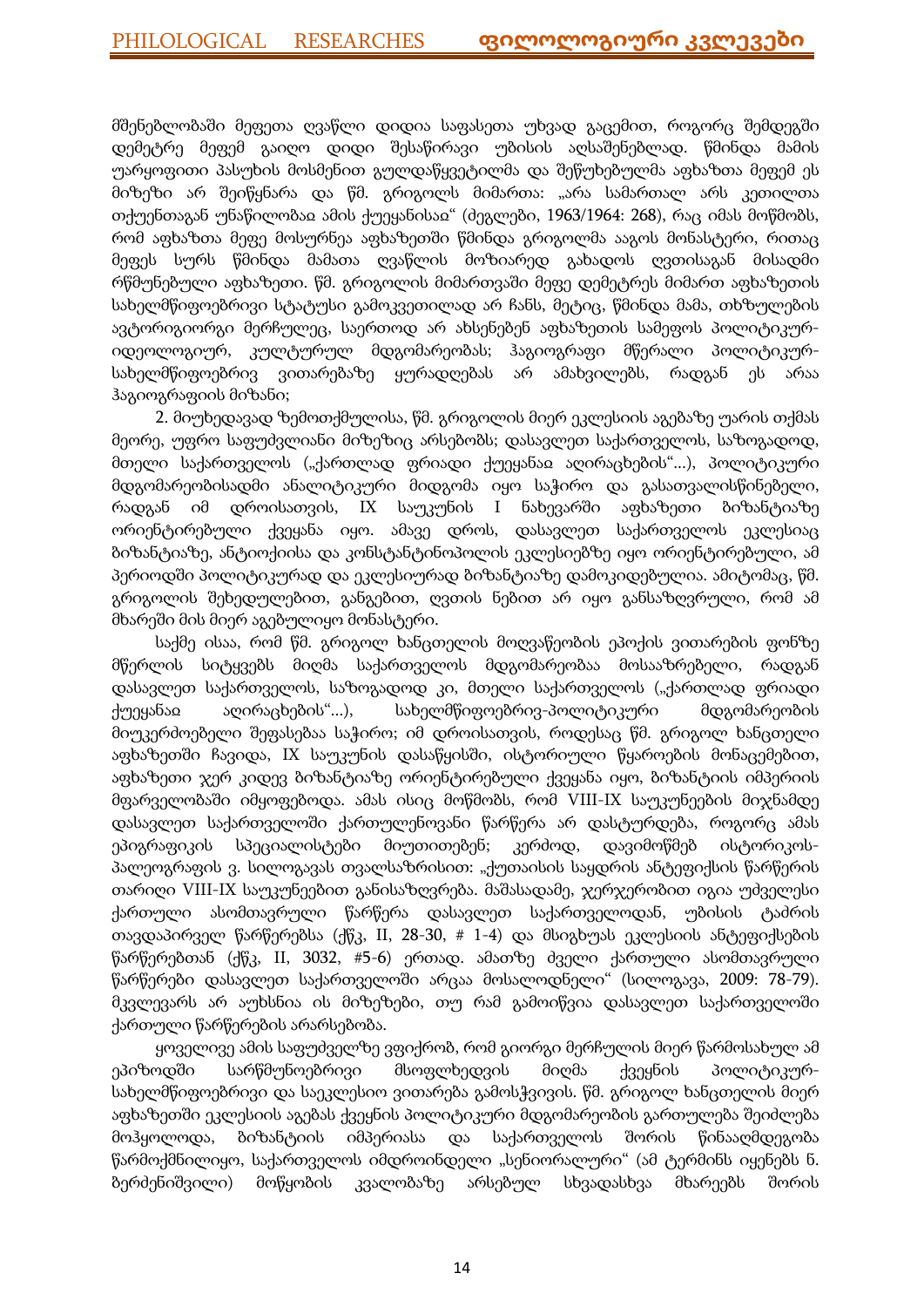ურთიერთობა ჯერ კიდევ საბოლოოდ კოორდინირებული არ იყო. ამიტომ საფიქრებელია, რომ სარწმუნოებრივთან ერთად, ამ ეპიზოდში წმ. გრიგოლ ხანცთელის სახელმწიფოებრივმა ხედვამ და ალღოიანობამ, მოსალოდნელ მოვლენათა წინასწარჭვრეტამ განაპირობა აფხაზეთის სამეფოში ეკლესიის აგების შესახებ მისი უარი, რითაც ჰაგიოგრაფმა მწერალმა წმ. გრიგოლ ხანცთელი სახელმწიფოებრივად მოაზროვნე პიროვნებად წარმოგვიდგინა. უნდა აღინიშნოს, რომ ქართველი ერის ისტორიაში ქართველ სასულიერო პირთა, განსაკუთრებით კათოლიკოს-პატრიარქთა და გამორჩეული როლის მქონე წმინდა მამათა სახელმწიფოებრივ დონეზე აზროვნების არაერთი მაგალითი გვაქვს. აფხაზთა მეფის ზემოთ დამოწმებულმა სიტყვებმა: "არა სამართალ არს კეთილთა თქუენგან უნაწილობაჲ ამის ქუეყანისაჲ" (ძეგლები, 1963/1964: 268), წმ. გრიგოლ ხანცთელს ქვეყნის განაპირას ააგებინა უბისის მონასტერი, რათა ყოველმხრივ ნაწილეულ გამხდარიყო დასავლეთ საქართველო სრულიად საქართველოში, "ყოველი ქართლის" ტერიტორიაზე მიმდინარე სულიერი და სახელმწიფოებრივი ცხოვრებისა, სახელმწიფოებრივი აღმშენებლობისა, სასულიერო-საღვთისმეტყველო კულტურის შექმნისა, მონაწილეობა მიეღო ტაო-კლარჯეთის საღვთისმეტყველო-ლიტერატურული სკოლის საქმიანობაში, რასაც X საუკუნის ქართველ მწერალთა, კერძოდ, ჰიმნოგრაფთა, წვლილიც (იოანე მინჩხი, სტეფანე ჭყონდიდელი-სანანოჲსძე) მოწმობს. აფხაზეთის მთელი საქართველოს "ნაწილეულ ყოფის" მოწმობად წმ. გრიგოლის მიერ უბისის მონასტრის წინამძღვრისათვის, იერუსალიმიდან მოსული მოხუცებული ილარიონისათვის წმინდა წიგნების დატოვებაც შეიძლება ვიგულისხმოთ, ე. ი. წმ. გრიგოლმა მას სულიერი საგანძური და ღვთისმიერი კურთხევა დაუტოვა. გიორგი მერჩულე გვიამბობს: "მამამან გრიგოლ, სარწმუნოებისაებრ მეფისა, აღაშენა მონასტერი და უწოდა სახელი მისი უბჱ და ილარიონ ვინმე, იერუსალჱმით მოსრული, სარწმუნოჲ მოხუცებული, დაადგინა მამასახლისად, რამეთუ ხანცთით წარყოლილ იყო იგი თევდორეს და ქრისტეფორეს თანა და აქუნდეს მას კეთილნი წიგნნი. და მამამანცა გრიგოლ თჳსნი წიგნნი, რომელ აქუნდეს, და-ვე-უტევნა მონასტერსა მას. ხოლო ჴელმწიფე იგი სიხარულითა აღივსო მონასტრისა მის შენებისათჳს და შეწირა საშენებელად მისა ფრიად შესაწირავი და მიანიჭა მამასა გრიგოლს და მოყუასთა მისთა დრამაჲ ათი ათასი და ყოვლითა კეთილითა აღავსნა" (ძეგლები, 1963/1964: 268).

თხზულება გვითვალისწინებს საქართველოს ეკლესიის მდგომარეობას: სახელდებით არაა საუბარი, მაგრამ ჩანს, რომ ცალკეა მცხეთის საკათალიკოსო, აფხაზეთისა - ცალკე. საინტერესოა დასავლეთ საქართველოს, აფხაზეთის საკათალიკოსოს იმდროინდელი სტატუსი. იგი კონსტანტინოპოლისა და ანტიოქიის საპატრიარქოებზე იყო ორიენტირებული, საქართველოს ეკლესია ამ პერიოდში ჯერ კიდევ არაა ერთიანი. ამიტომ ვერ ჩაერევა წმ. გრიგოლ ხანცთელი აფხაზეთის საეკლესიო საქმიანობაში.

# 3. "წმ. დავითისა და წმ. კონსტანტინეს წამება"

 "დავით და კოსტანტინეს წამების" კიმენური რედაქცია არ გვაქვს, გვაქვს მეტაფრასული და სვინაქსარული რედაქციები, რაც იმას მიუთითებს, რომ თანამედროვის მიერ დაწერილი თხზულება არ მოგვეპოვება. უნდა აღინიშნოს, რომ "ქართლის ცხოვრების" გვიანდელი რედაქტორ-გადამწერები დავითისა და კონსტანტინეს ტრაგიკული თავგადასავლისადმი, მათი წამებისადმი დიდ ინტერესს იჩენდნენ. თხზულება აფხაზეთის სამეფოში არაბთა ბრძოლას და მის შედეგებს ასახავს.

VIII საუკუნის 30-იან წლებში არაბებმა მარვან იბნ მუჰამადის მეთაურობით, რომელსაც ქართველებმა მურვან ყრუ შეარქვეს, საქართველოში რამდენჯერმე გაილაშქრეს და ააოხრეს. მათ ძლიერი წინააღმდეგობა გაუწიეს არგვეთის მთავრებმა, ძმებმა დავით და კონსტანტინე მხეიძეებმა, რომლებიც ამ უთანასწორო ბრძოლაში დაიღუპნენ და მოწამებრივი გვირგვინი დაიდგეს თავს. ჩვენამდე მოღწეული XII საუკუნის უცნობი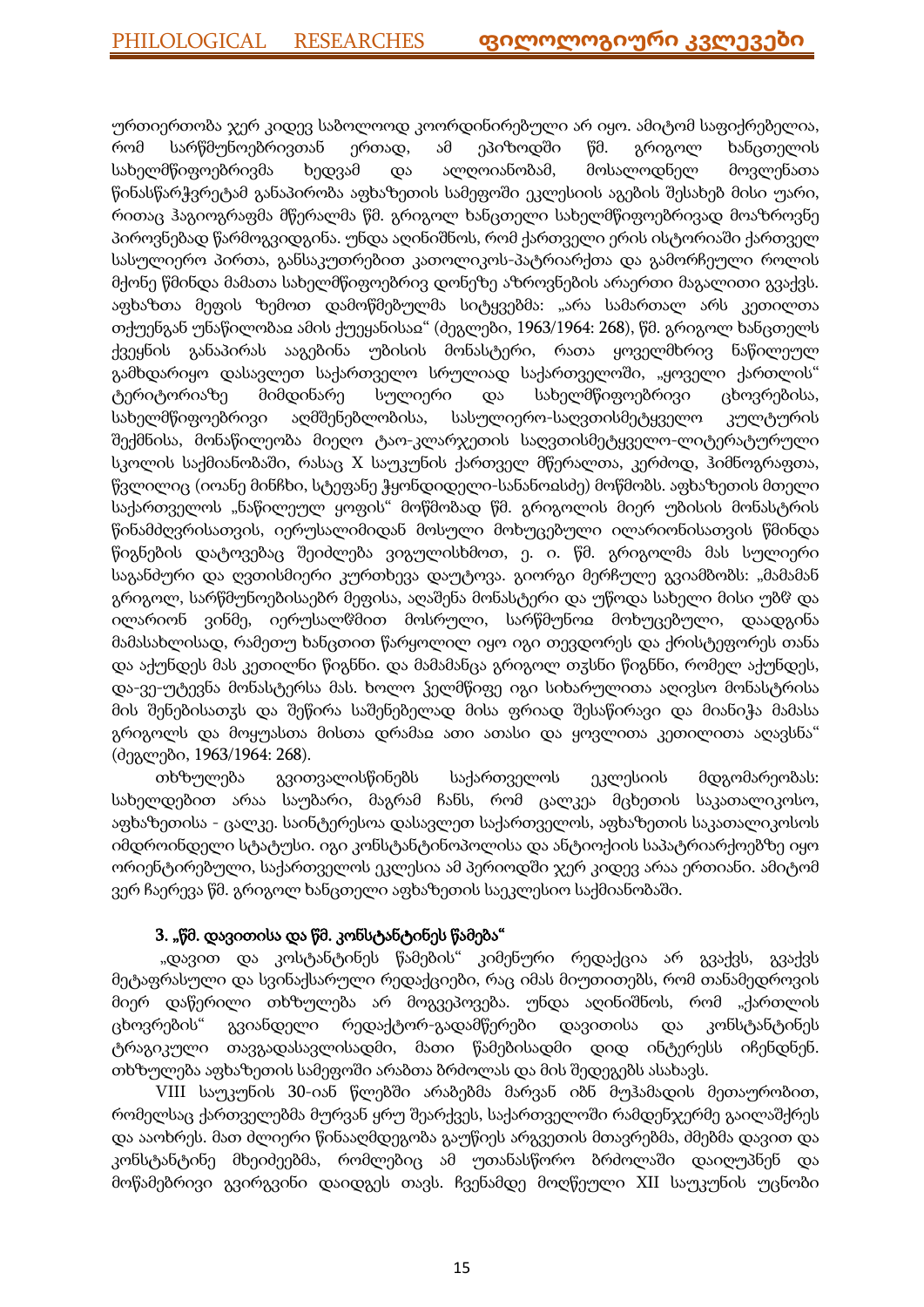ავტორის თხზულების სრული სათაურია "წამებაჲ და ღუაწლი წმიდათა და დიდებულთა მოწამეთა დავით და კოსტანტინესი, რომელნი იწამნეს ქუეყანასა ჩრდილოეთისასა, სანახებსა არგუეთისასა"; იგი მოგვითხრობს მურვან ყრუს შემოსევას საქართველოში, არგვეთელი მთავრების შეუპოვარ ბრძოლას მათ წინააღმდეგ, ძმების გმირობასა და თავდადებას სამშობლოსა და რწმენისათვის. წმ. დავითი და წმ. კონსტანტინე წმინდა მხედრის სიმბოლიკით წარმოჩნდებიან თხზულებაში, რადგან მათ ქმედებას წმინდან მებრძოლთა ხატ-სახეები წარმართავენ.

ჰაგიოგრაფი აღწერს მურვან ყრუს მხედრობის ლაშქრობას დასავლეთ საქართველოში, სადაც მტერმა "აღაოჴრნა და უვალ და უკაცურ ყო ქუეყანაჲ მეგრელთა და აფხაზთა". ეს ეპიზოდი საგულისხმო ცნობას გვაწვდის იმის შესახებ, რომ თხზულების დაწერის დროისათვის გაყოფილია მეგრელთა და აფხაზთა ქვეყანა, რასაც საქართველოს ისტორიისა და ისტორიული გეოგრაფიის შესასწავლად და საკვლევად განსაკუთრებული მნიშვნელობა ენიჭება.

ერთ-ერთი შემოსევის დროს მურვან ყრუს ძლიერი წინააღმდეგობა გაუწიეს ძმებმა დავით და კონსტანტინე მხეიძეებმა, რომლებიც, ჰაგიოგრაფის სიტყვით, ყოფილან "მეცნიერ ძუელისა და ახლისა სჯულისა, ჭეშმარიტნი მორწმუნენი და გამოცდილნი და ახოვანნი წყობათა შინა და ბრძოლათა". მურვან ყრუს "წინა-მბრძოლთა და რჩეულთა" სცადეს მათი შეპყრობა, "აღიზახეს ვითარცა მჴეცთა" და შეუტიეს, მაგრამ საწადელს ვერ მიაღწიეს. გაწბილებულმა არაბებმა თავიანთ პატრონს მიაშურეს და ყოველივე ამცნეს. განრისხებულმა მურვან ყრუმ დიდძალი მხედრობა წაიყვანა არგვეთისაკენ, "შეიცვეს ტყე და ველი", შეიპყრეს მთავრები და "სხუანი ვიეთნიმე შემდგომნი მათნი". მან მათი სანიმუშოდ დასჯა განიზრახა. გამარჯვებით გახარებულმა მურვან ყრუმ შეპყრობილ დიდებულთაგან გამაჰმადიანება მოითხოვა, რისთვისაც სხვადასხვა ხერხს მიმართა, ხან სასტიკად დაემუქრა, ხანაც ტკბილი სიტყვით გადაბირებას შეეცადა, როგორც სჩვეოდათ და როგორც არის ჰაგიოგრაფიულ თხზულებებში მოწამეთა გადაბირების პროცესი ასახული; დავითს სარდლობას სთავაზობდა, კონსტანტინესაც პატივით მოპყრობას ჰპირდებოდა. მაგრამ უთანასწორო ბრძოლაში დამარცხებულმა მთავრებმა იგი ამხილეს და ამაყად განუცხადეს: "არა ღირსებისა შენისათჳს იქმნა ძლევაჲ შენი ჩუენ ზედა, არამედ ცოდვათა ჩუენთათჳს, რომელ გარდავჰჴედით მცნებასა ღმრთისასა". როგორც სხვა ჰაგიოგრაფები, მაგალითად, იოვანე საბანის ძე, "წმ. კონსტანტის წამების" ავტორი, მიუთითებენ, ქართველთა მარცხი მათი ცოდვების შედეგია, ასევე, "წმ. დავითისა და კონსტანტინეს წამების" ავტორიც უთითებს, რომ ქართველთა მარცხი არაა მურვან ყრუს სიძლიერისა და მისი ლაშქრის ბრძოლის შედეგად მოპოვებული გამარჯვება, არამედ ესაა ქართველი ერის ცოდვიანი ცხოვრების შედეგი, რაც ძმების ქრისტიანულ მსოფლმხედველობრივ მრწამსს, ლიტურგიულ ცნობიერებას მოწმობს. ძმებსა და მურვან ყრუს შორის კამათი გაიმართა ქრისტიანული და მაჰმადიანური რელიგიების უმთავრეს საკითხებზე, რისთვისაც ბიბლიისა და ყურანის ძირითად დებულებებს მოიხმობდნენ; მიუხედავად დიდი მცდელობისა, დატყვევებული ძმების მოდრეკა შეუძლებელი აღმოჩნდა. არ შეგვიძლია "დაუტევოთ ნათელი და შევუდგეთ ბნელსა", - იყო მათი პასუხი. მურვან ყრუს ბრძანებით სამშობლოსა და რჯულისათვის თავდადებული გმირები სიკვდილით დასაჯეს; "შეუკრნეს ჴელნი და ფერჴნი და ქედთა მათთა დაჰკრნენ ლოდნი მძიმენი" და მდინარეში ჩაყარეს. თვით მურვან ყრუს მხედრობამ კი ლაშქრობა დასავლეთ საქართველოში გააგრძელა, სადაც მტერმა "აღაოჴრნა და უვალ და უკაცურ ყო ქუეყანაჲ მეგრელთა და აფხაზთა".

მადლიერმა ქართველმა ხალხმა ძმების ნეშტი მოძებნა და ქუთაისთან ახლოს საგანგებოდ მათ სახელზე ახალაშენებულ ტაძარში დააბრძანა. თხზულების დასასრულს აღწერილია წმინდანთა სახელზე ეკლესიის აგების ისტორია, რომელსაც შემდეგში მოწამეთა ეწოდა.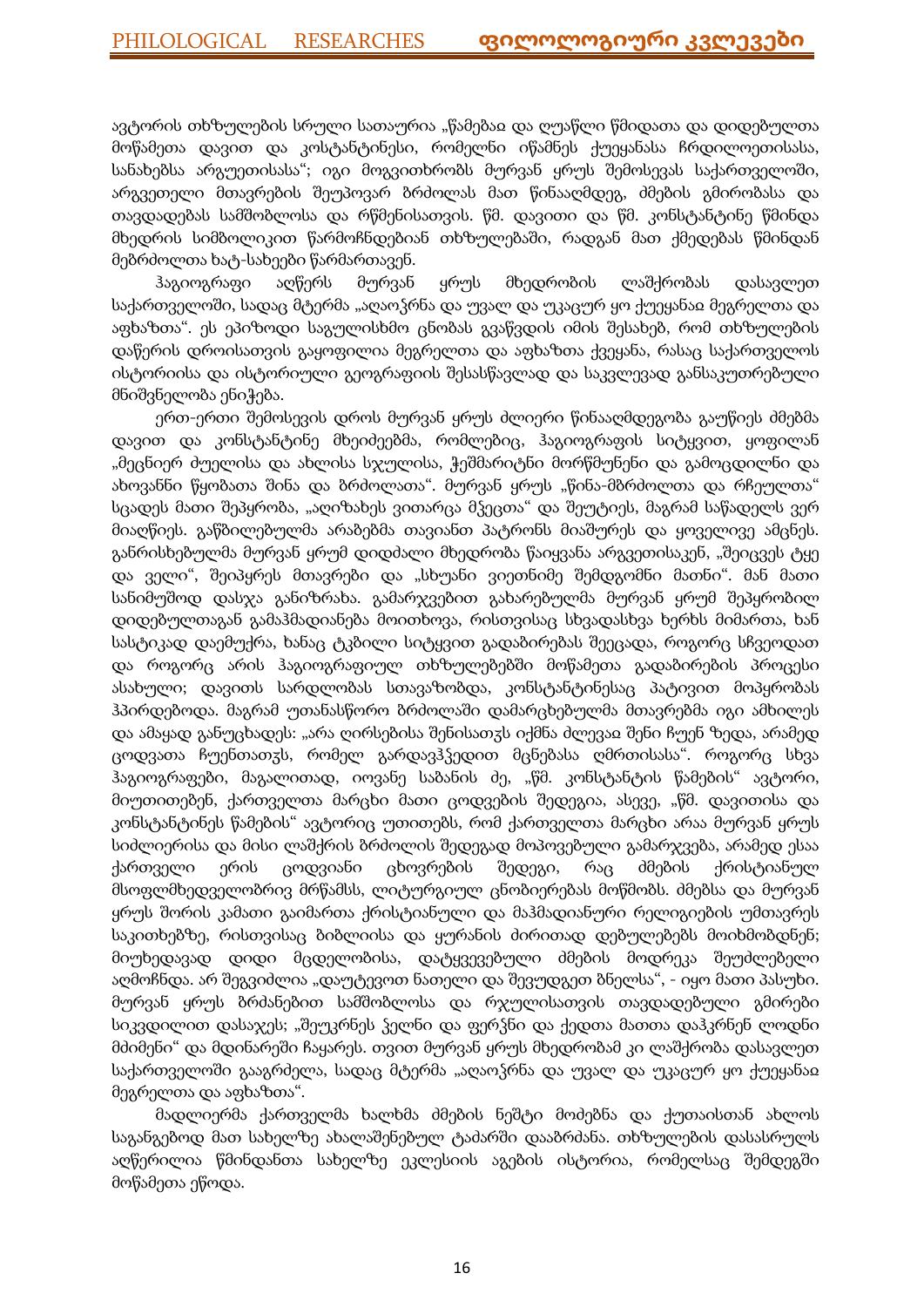"წმ. დავითისა და წმ. კონსტანტინეს წამება" მოწმობს მერვე საუკუნის დასავლეთ საქართველოს, აფხაზეთისა და მეგრელთა ქვეყნის მძიმე პოლიტიკურ-იდეოლოგიურ მდგომარეობას, არაპირდაპირ, მაგრამ მიუთითებს ამ მხარეში არსებულ რელიგიურ და კულტურულ ვითარებას, რასაც წმინდანი ძმების განათლების, ცოდნის დონის საშუალებით ვიგებთ.

დასკვნის სახით შეიძლება ითქვას, რომ ჰაგიოგრაფიული ლიტერატურის ჟანრული სპეციფიკიდან გამომდინარე, განხილულ თხზულებებში აფხაზეთის თემა წამყვანი არაა და ვერც იქნებოდა, რადგან ჰაგიოგრაფიის მიზანი წმინდანის ხატ-სახის ჩვენებაა. პოლიტიკურ-იდეოლოგიური, სოციალური, კულტურული ფონი ჰაგიოგრაფს სჭირდება წმინდანის სახის უკეთ წარმოსასახავად, მაგრამ რეალურად გვიჩვენებს იმ ვითარებასაც, რომელშიც უწევთ მათ ცხოვრება, მოღვაწეობა, მოწამებრივი აღსასრული. ამიტომ არის მნიშვნელოვანი ჰაგიოგრაფიაში გადმოცემული ისტორიული ფაქტები და ისტორიული გეოგრაფიული არეალი, რადგან ამ მოვლენებისა და სივრცის ასახვით ჰაგიოგრაფია საუკეთესო ისტორიულ წყაროდ გვევლინება, მით უმეტეს, რომ იოვანე საბანის ძისა და გიორგი მერჩულის თანამედროვე საქართველოს ვითარების ამსახველი საისტორიო თხზულებები, თანამედროვეთა მიერ აღწერილი, არ შემოგვრჩა, მათ შესახებ გვიანდელი ისტორიკოსები მოგვითხრობენ.

# დამოწმებული წყაროები და ლიტერატურა

- ეპიფანე კონსტანტინოპოლელი. (1941). ცხოვრება ანდრია მოციქულისა. თარგმანი სიმონ ყაუხჩიშვილისა. გეორგიკა. IV. ნაკვ. 1. თბილისი.
- კეკელიძე, კ. (1960). *ქართული ლიტერატურის ისტორია*. I. თბილისი: საბჭოთა საქართველო.
- კეკელიძე, კ. (1986). *ეტიუდები ძველი ქართული ლიტერატურის ისტორიიდან.* XIV. თბილისი.
- მიმოსვლა. (2008). მიმოსვლა ანდრია მოციქულისა. მიმოსვლა ანდრია მოციქულისა. ძველი ქართული თარგმანის ტექსტი გამოსაცემად მოამზადა და გამოკვლევა დაურთო მალხაზ კობიაშვილმა. თბილისი.
- საქართველოს სამოთხე. (1882). საქართველოს სამოთხე. სრული აღწერაჲ ღუაწლთა და ვნებათა საქართველოს წმიდათა. შეკრებილი ქრონოლოგიურად და გამოცემული მ. საბინინის მიერ. პეტერბურგი.
- სილოგავა, ვ. (2009). "ქუთაისის საყდრის" ანტეფიქსი და მისი წარწერა. გულანი. 3(7).
- სირაძე, რ. (1987). ქართული აგიოგრაფია. თბილისი.
- ქრესტომათია. (1946). *ძველი ქართული ლიტერატურის ქრესტომათია.* შედგენილი ს. ყუბანეიშვილის მიერ. I. თბილისი: თბილისის სახელმწიფო უნივერსიტეტის გამომცემლობა.
- ძეგლები. (1963-1964). ძველი ქართული აგიოგრაფიული ლიტერატურის ძველი ქართული აგიოგრაფიული ლიტერატურის ძეგლები. I. დასაბეჭდად მოამზადეს ილ. აბულაძემ, ლ. ათანელიშვილმა, ნ. გოგუაძემ, ლ. ქაჯაიამ, ც. ქურციკიძემ და ც. ჯღამაიამ, ილია აბულაძის ხელმძღვანელობითა და რედაქციით. თბილისი: მეცნიერება.
- ძეგლები. (1971). ძველი ქართული აგიოგრაფიული ლიტერატურის ძეგლები. II. გამოსაცემად მოამზადეს ილ. აბულაძემ, ნ. ათანელიშვილმა, ნ. გოგუაძემ, მ.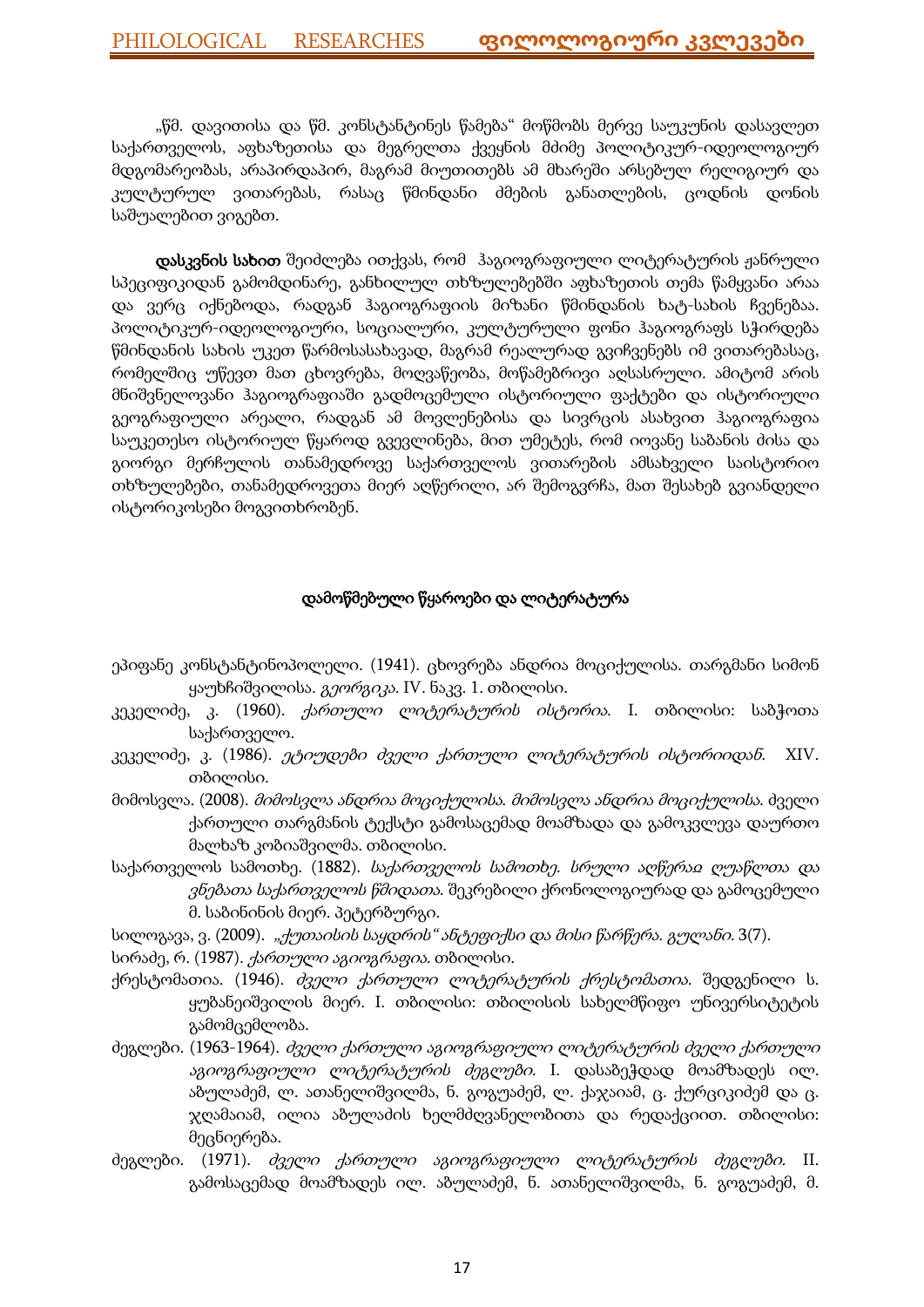დოლაქიძემ, ც. ქურციკიძემ, ც. ჭანკიევმა და ც. ჯღამაიამ, ილია აბულაძის ხელმძღვანელობითა და რედაქციით. თბილისი: მეცნიერება.

- ძეგლები. (1968). ძველი ქართული აგიოგრაფიული ლიტერატურის ძეგლები. IV (სვინაქსარული რედაქციები XI-XVIII სს.). გამოსაცემად მოამზადა და გამოკვლევა დაურთო ე. გაბიძაშვილმა, ილ. აბულაძის ხელმძღვანელობითა და რედაქციით. თბილისი.
- ძეგლები. (1989). ძველი ქართული აგიოგრაფიული ლიტერატურის ძეგლები. V. დასაბეჭდად მოამზადეს, გამოკვლევა, ბიბლიოგრაფია, ლექსიკონი და საძიებლები დაურთეს ე. გაბიძაშვილმა და მ. ქავთარიამ. თბილისი.
- Жития святых Российской церкви, также иверских и славянских. (1859). Месяц октябрь. СПБ.
- Brosset, M. (1837). Elements de la langue georgienne. Paris.

#### **REFERENCES**

- ep'ipane k'onst'ant'inop'oleli. (1941). tskhovreba andria motsikulisa. [Life of the Apostle Andrew]. [Translation of Somin Kaugchishvili]. georgik'a. Georgika. IV. nak'v. 1. [Part. 1]. Tbilisi.
- k'ek'elidze, k'. (1960). *kartuli lit'erat'uris ist'oria. [History of Georgian Literature]*. I. Tbilisi: Sabchota Saqartvelo.
- k'ek'elidze, k'. (1986). et'iudebi dzveli kartuli lit'erat'uris ist'oriidan. [Etudes from the the history of the old Georgian]. XIV. Tbilisi.
- mimosvla. (2008). mimosvla andria motsikulisa. [Travels of of the Apostle Andrew]. The translated text from the old Georgian has been prepared by Malkhaz Kobiashvili. Tbilisi.
- sakartvelos samotkhe. (1882). sakartvelos samotkhe. sruli aghts'erao ghuats'lta da vnebata sakartvelos ts'midata. [The heaven of Georgia. The complete description of the legacy of the Georgian saints.]. Compiled chronologically and published by M. Sabinin. Peterburg.
- silogava, v. (2009). "kutaisis saqdris" ant'epiksi da misi ts'arts'era. [Antefix and the inscription of the "Kutaisi Church" ]. *gulani. [Gulani].* 3(7).
- siradze, r. (1987). kartuli agiograpia. [Georgian hagiography]. Tbilisi.
- krest'omatia. (1946). dzveli kartuli lit'erat'uris krest'omatia. [Chrestomathy of the old Georgian Literature]. Prepared by S. Kubaneishvili. I. Tbilisi: Tbilisis Sakhelmtsipo Universitetis Gamomtsemloba.
- dzeglebi. (1963-1964). dzveli kartuli agiograpiuli lit'erat'uris dzeglebi. [Literary momuments of the of the old Georgian hagiography]. I. Prepared for publication by I. Abuladze, L. Atanelishvili, N. Goguadze, L. Kadzhaia, Ts. Kurtsikidze, Ts. Jgamaia with the supervision of Ilia Abuladze.Tbilisi: Metsniereba.
- dzeglebi. (1971). dzveli kartuli agiograpiuli lit'erat'uris dzeglebi. Literary momuments of the of the old Georgian hagiography]. II. Prepared for publication by I. Abuladze, L. Atanelishvili, N. Goguadze, L. Kadzhaia, Ts. Kurtsikidze, Ts. Jgamaia with the supervision of Ilia Abuladze.Tbilisi: Metsniereba.
- dzeglebi. (1968). dzveli kartuli agiograpiuli lit'erat'uris dzeglebi. [Literary momuments of the of the old Georgian hagiography]. IV (Synaxarion edition XI-XVIII). Prepared for publication by E. Gabidzashvili with the edition and supervision of Il. Abuladze]. Tbilisi.